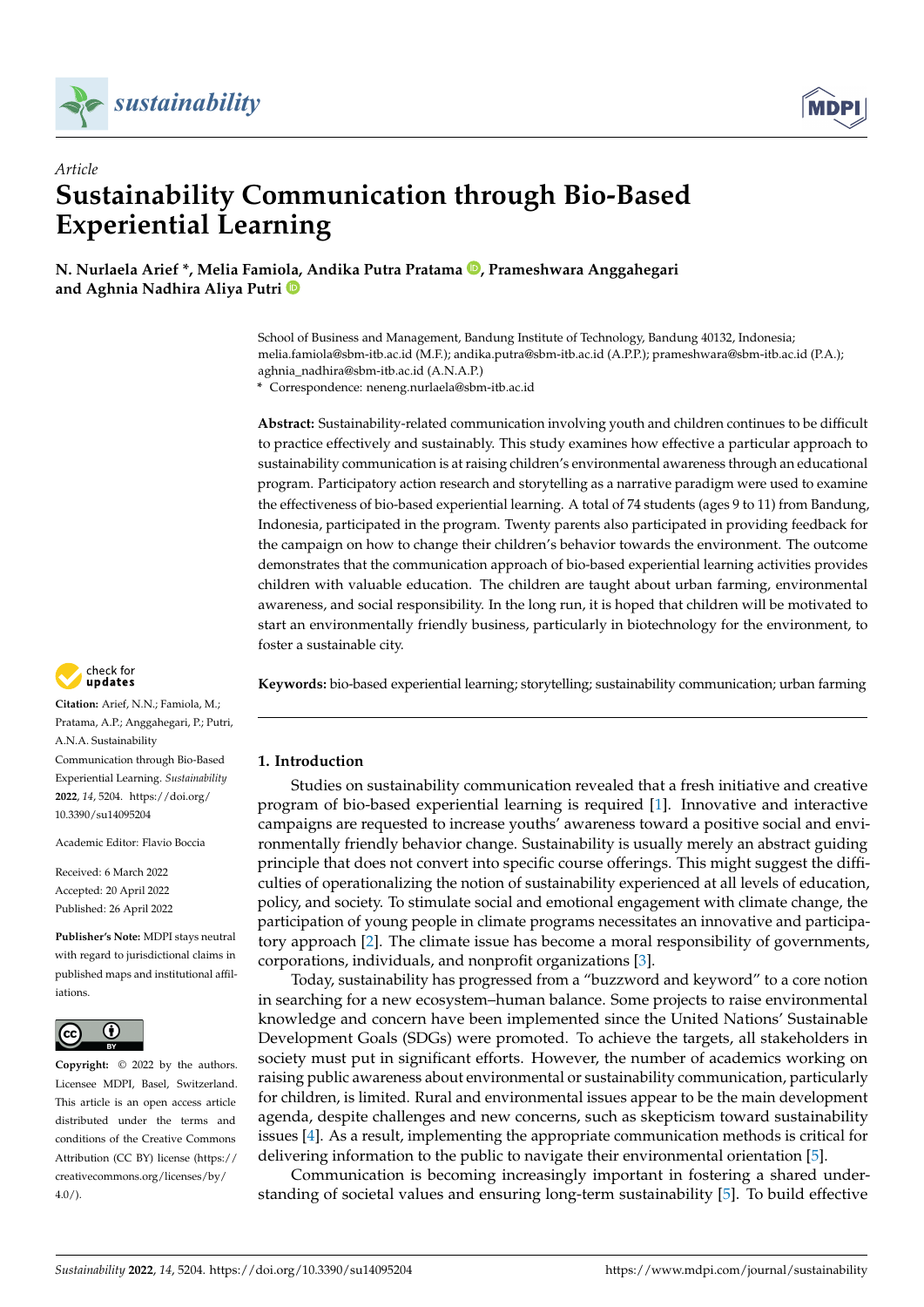communication, there is a need to choose a channel that allows communication to occur in a straightforward, direct, and precise manner [\[6\]](#page-14-5). There are various purposes of communicating, but most forms of communication aim to influence the feelings, thoughts, or even behaviors. The Brundtland Commission defined Sustainable Development in 1987 as "development that meets current needs without compromising future generations' ability to meet their own needs" [\[7\]](#page-14-6). Communication in society faces challenges, especially when it comes to the hotly debated topic of sustainability [\[8\]](#page-14-7).

The pandemic of COVID-19 poses significant difficulties to the world and society. Numerous businesses have aided communities and local governments in handling the pandemic. Communication enables stakeholders to comprehend CSR objectives and fosters trust among the company's core constituents [\[9](#page-14-8)[,10\]](#page-14-9). Communicating CSR programs is not just about the output of an activity; it is also about being involved with the "Active Participatory Concept", which is actively participating in the pre- and post-program planning stages.

The argument about the long-term viability of sustainable development and the fulfillment of the 17 SDGs has pervaded the area of media and communication studies as one of the most pressing issues. This study contributed to the achievement of multiple Sustainable Development Goals, including SDG2 (zero hunger), SDG4 (quality education), and SDG11 (sustainable cities and communities). Indeed, while existing planning instruments have the ability to speed up SDG implementation, it remains unclear how historical experiences may be effectively integrated into and strengthen a sustainable local agenda for SDG implementation. This research enables community participation, which is becoming increasingly critical for development and is one of the most critical communication goals. Facilitating community engagement, which is becoming more vital in supporting development, is one of the most significant purposes of communication [\[11\]](#page-14-10). Sustainability engagement techniques require effective internal and external communication, playing a critical role in informing all stakeholders. Sustainability communication is considered an emerging field, encompassing various studies, approaches, and practices.

Hence, it is important to analyze public discourse and identify the dominant narratives around the public [\[3\]](#page-14-2). Individuals can be informed and educated, social participation can be achieved, and action can be taken with the help of sustainable communication. Communication must be assessed in terms of efficacy, which necessitates the identification of a specific aim [\[5\]](#page-14-4). This considers whether the receivers have been contacted, if they have understood the message and whether their attitudes and actions have changed.

Communication for sustainable development can be divided into two pillars: participation and empowerment. Whether in the social, rural, or environmental dimensions, any intervention must be based on a participatory model to be sustainable. Therefore, future concerns are expected to be linked to current needs through communication [\[12\]](#page-14-11). Against this background, existing studies examine how sustainability communication and its essence contribute to children's knowledge. This study focuses on teaching systems, processes, and management at the primary level in response to sustainability issues and the state of the school while taking into account its mandate to provide access to quality education. Moreover, based on the proposed findings, this study presents a research agenda for further exploration in the field.

Against the background of the need for improving sustainability in the city of Bandung and the need for effective communication regarding sustainability issues, several researchers and academicians have launched the "Teras Hijau Project" (THP), a community service movement to aid the resolution of ongoing sustainability-related problems in the city. The term "Teras Hijau" comes from the Indonesian language and means "green terrace" in English. THP nurtures the idea of starting a small project for sustainability from home, with the first step of "greening" the house's terrace with vegetables, flowers, and herbs. Overall, THP emphasizes major urban issues in Indonesia to achieve sustainable practices.

Poverty is one aspect that THP attempts to address. The poverty rate in Indonesian cities is not equal to that in the country's rural areas [\[13\]](#page-14-12). Rapid decreases in urban poverty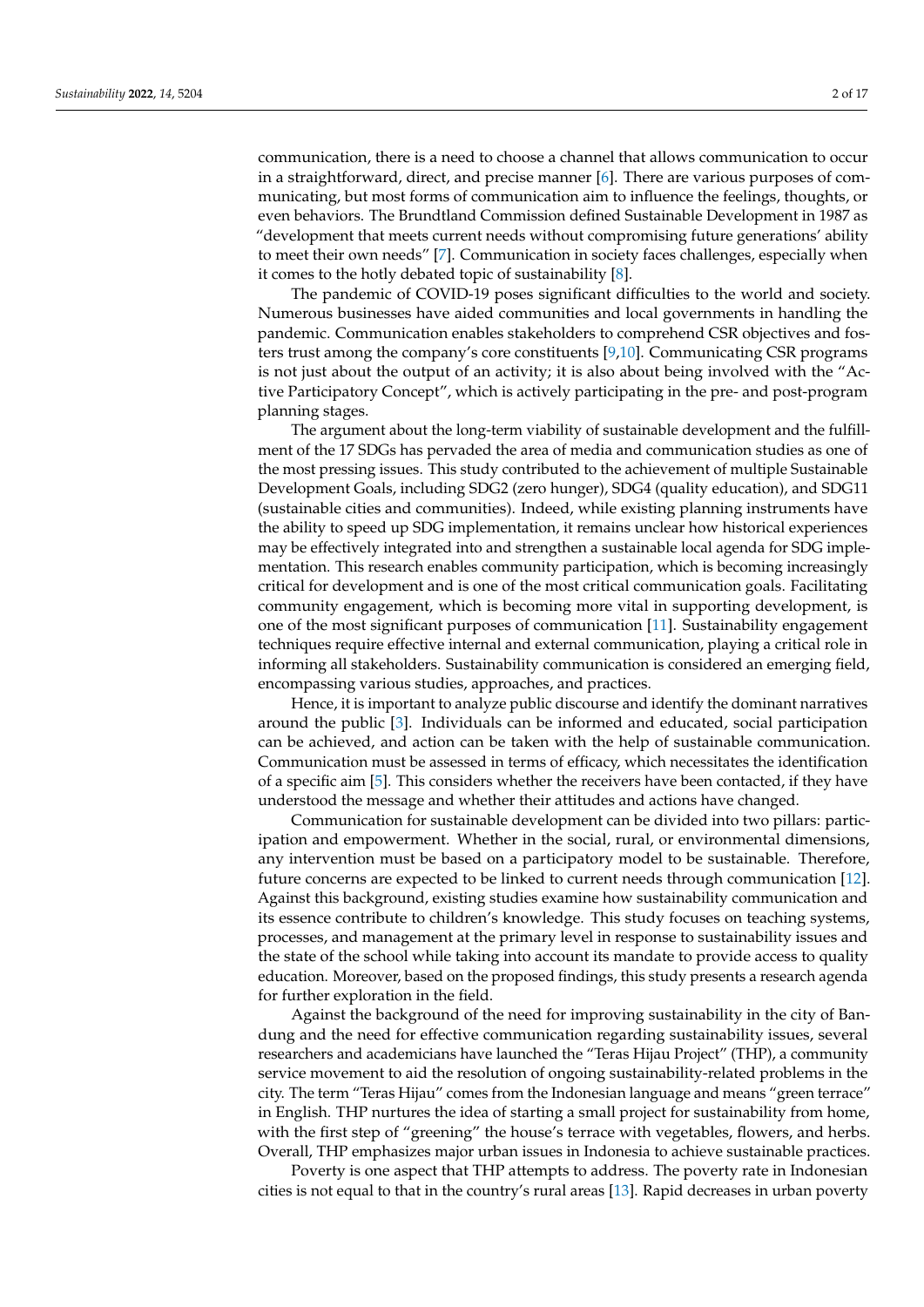did not match gains in rural poverty reduction between 2004 and 2017. Poverty has a wide range of negative consequences for the city's long-term existence. With their concentrated manufacturing and service industries, people in cities are extremely reliant on the external food supply. They tend to have a rudimentary understanding of food-related concerns. This is related to food security. Generally, despite having better access to technology, urban residents' independence in terms of food availability impacts their food security. They are unable to fulfill their basic needs due to a lack of independence. According to the Bandung City Food and Agriculture Service data in 2020, the city's food supply relies on other regions for 96 percent of its needs. Hence, the people of Bandung are vulnerable to rising food prices. Cities have limited public space due to rapid population growth and urban development.

Furthermore, one of the most difficult challenges facing a sustainable city is waste management due to high-consumption communities. In Indonesia, urban waste management is still facing numerous challenges, particularly in terms of landfill availability. Only 60–70% of wastes can be transported to sanitary landfills and be disposed of [\[14\]](#page-14-13). Consumption creates waste, particularly food waste, over-packaging, and e-wastes [\[15\]](#page-14-14). Owing to the lack of natural resources, people now begin to feel compelled to think deeply about how to protect them. The zero-waste management system is one of the holistic approaches. Waste management, including waste removal, recycling, reduction, and the reuse of used goods, is included in the zero-waste concept [\[16\]](#page-14-15).

The city of Bandung, in particular, appears to be growing in population and encountering challenges with domestic waste management. Bandung residents generate 1500 tons of waste per day, according to the Bandung City Environment and Sanitation Service [\[17\]](#page-14-16). Although this amount has declined, it remains high as applied to the government's budget for municipal waste management. Cities, starting with homes, must adopt a new approach to waste reduction since households mostly produce food waste. Household food waste adds significantly to environmental and social problems. If global environmental protection is to be accomplished, food waste and overconsumption in the home must be eliminated. The previously mentioned initiatives are highly needed since cities face major challenges in sustainable living spaces, especially for low-income families. Thus, new forms of synergy among various efforts to achieve sustainability are needed [\[18](#page-15-0)[,19\]](#page-15-1).

Against these backgrounds, THP looked into the European Union's Bio-Economic Initiative, which uses "Circular Economy" as a basis for regional development, as a source of inspiration. A circular economy is an alternative to a traditional linear economy. Resources are used for as long as possible, capturing the maximum use value, and products and materials are restored and regenerated at the end of each service life [\[20,](#page-15-2)[21\]](#page-15-3).

Overall, THP is expected to emphasize support for food security, food waste management, and local economic empowerment. Given that children in both developed and developing cities worldwide are currently living in dense, unsafe, and polluted neighborhoods, THP also creates programs that use their food garden facilities as a circular economy learning model for children to learn about sustainability. Such facilities are called the "Bio-Based Experiential Learning Facilities", where all forms of implementation occur. The garden is open to children who want to learn biology, understand nature, and learn about the environment.

This paper focuses on one of the projects of THP (i.e., "Bio-based Experiential Learning" program), attempting to measure sustainability communication, targeted at elementary school children and their parents. The research undertaken used a storytelling approach, where researchers try to analyze and construct humans who do not experience life materially [\[12\]](#page-14-11). The audience becomes an active participant in storytelling by creating new meanings on top of the author's structure. Instead of receiving messages unilaterally, audiences should participate in messages through interactive storytelling when telling pro-environment stories. Environmental awareness is said to have the potential to be raised effectively through storytelling [\[22\]](#page-15-4). The storytelling approach embedded in the bio-based experiential learning program introduces youths to the importance of urban' produce and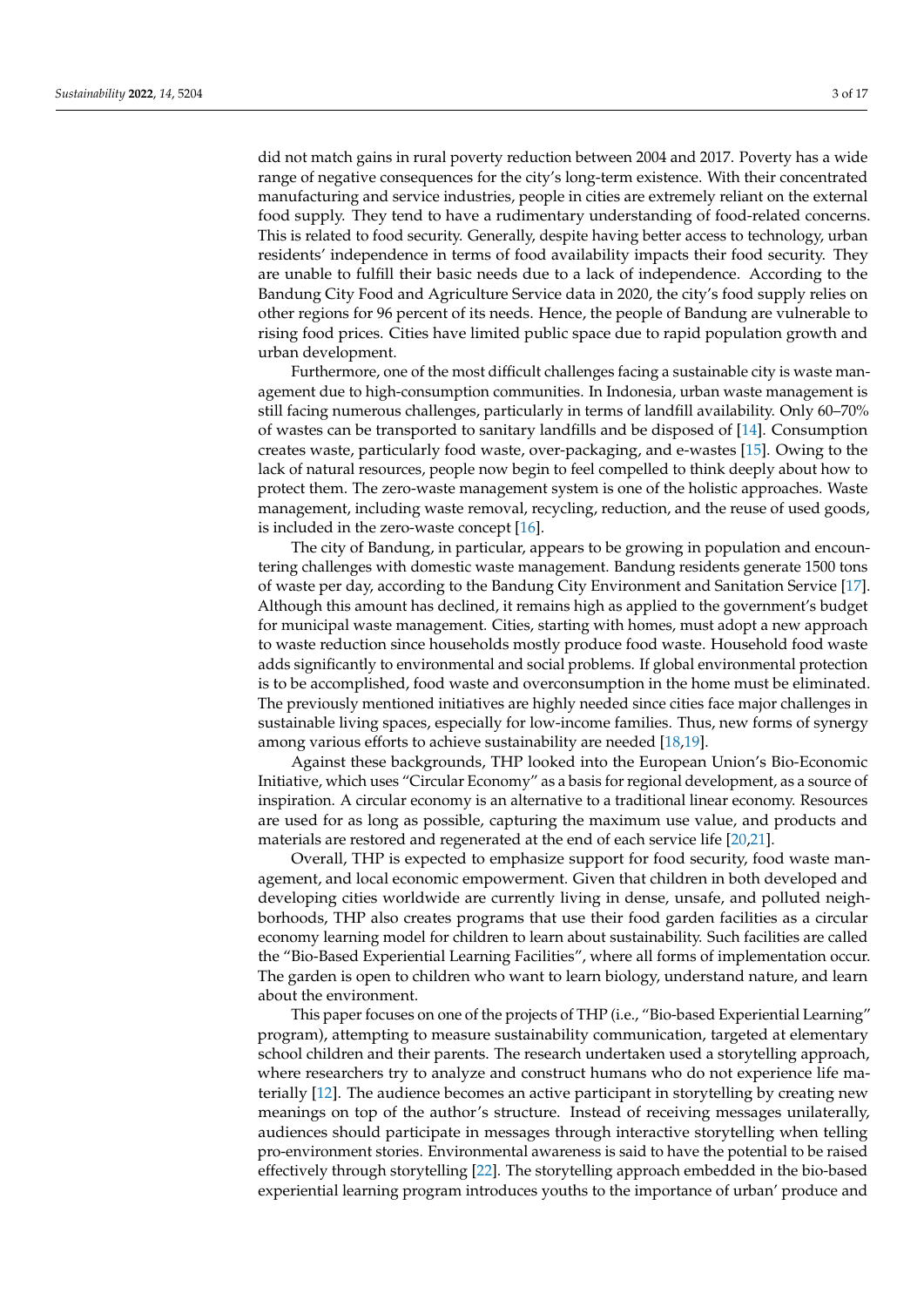agricultural products available in the city and close to where they live. This paper will use the terms "students" and "children" inter-changeably.

#### **2. Literature Review**

## *2.1. Circular Economy Education*

The phrase "circular economy" (CE) was coined a few years ago to describe a system that is built on people observing and learning from nature, also known as "biomimicry". Outside of scientific circles, the term was coined to characterize "nature-inspired innovation", which is described as "a method of the invention that seeks long-term solutions to human problems by replicating nature's time-tested patterns and techniques." [\[23\]](#page-15-5). The word is derived from the four stages of a typical product life cycle, starting from raw material extraction and processing to manufacture, consumption, and disposal [\[24\]](#page-15-6).

It is critical to instill the importance of harmonizing our lives with the environment through sustainability education to comprehend these cycles. We recognize that children's comprehension must be taught and practiced early. As a result, we believe that adding circular economy ideas into primary school will help raise awareness about the necessity of engaging in sustainability-related activities from an early age. One of the prominent research projects mentioned the student/scientist partnership (SSP) paradigm [\[25\]](#page-15-7), in which students are active participants in a scientific research collaboration combining students, teachers, and researchers, has been used in several studies to try to execute a sustainability education program. We do believe that this approach is also suitable to be adopted into our project and even for higher education projects [\[26\]](#page-15-8).

The circular economy is an alternative consumption and production paradigm to the linear economy, which has dominated society for decades and is unsustainable. The ability to comprehend and apply the circular economy concepts must also be included in the curriculum to be ingrained in design practice [\[27\]](#page-15-9). Although not all students will embrace the design for sustainable development, teaching them about the circular economy may indirectly enable them to deal with sustainability issues. Individuals who have a systemic vision, which may be implanted in them at an early age, have a real opportunity of making short-term gains by applying actual principles. As students build a conscious culture, substantial changes may result in schools and their surroundings in the medium and long term. It is critical to present real-world examples that may be used in school settings so that children can learn how they can contribute to sustainability from an early age. Therefore, the solutions must be within the reach of immediate possibilities to promote behavior changes in the near future. This necessitates novel teaching techniques to prepare students for their future roles in their communities.

#### *2.2. Bio-Based Learning*

Real efforts are required to prevent future environmental issues, one of which is to foster a positive attitude in children by raising their awareness. Past literature emphasizes the urgent provision of educational opportunities for young people to imaginatively explore their responses to climate change and climate futures, requiring interdisciplinary and collaborative work that positions young people as active participants [\[2\]](#page-14-1). This mindset should be instilled in various creative ways since it is not always possible to achieve this through formal education in schools. Various factors, such as family and community support, influence the children's positive attitude. Therefore, bio-based learning aims to provide environmentally conscious learning. Environmental education is based on four indicators: (1) learning to know and understand the environment in all aspects; (2) learning to do (i.e., instilling environmental preservation attitudes, abilities, and skills); (3) learning to live together (i.e., instilling a way of life on Earth that must be preserved for future generations); and (4) learning to be (i.e., instilling a deep belief that humans are part of nature) [\[28](#page-15-10)[–30\]](#page-15-11). These ideas serve as a framework for developing the program.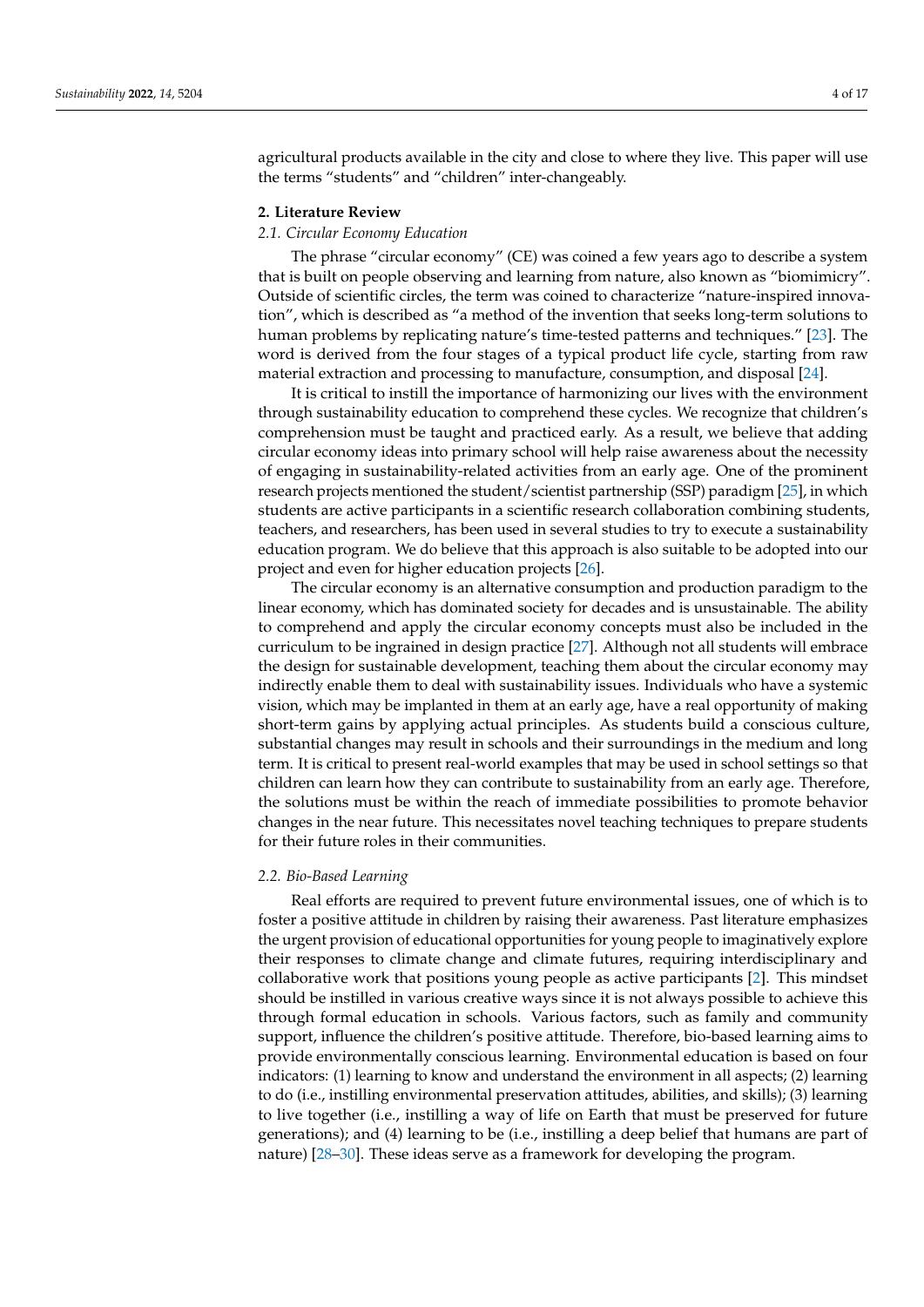#### *2.3. Education of Sustainability for the Youth*

Environmental recognition is one component of the learning materials in early childhood education [\[31\]](#page-15-12). The introduction of the environment is intended so that children know, understand, and adapt to the environment around the house and outside the house. With the ever-worrying state of the environment, there must be interventions to raise students' awareness about environmental preservation [\[32\]](#page-15-13). Young people have a significant stake in the current and future state of the planet. They will be future leaders to fight against climate change. As a result, youth must grasp the concept of sustainability at a relatively young age. Aligning with these needs, UNESCO addresses some issues to help people develop knowledge, skills, values, and behaviors to begin our society's transformation by reorienting education and assisting people in developing knowledge, skills, values, and behaviors [\[33\]](#page-15-14).

The principle of sustainable development clearly states that achieving environmental, social, and economic goals simultaneously must meet the needs of the current generation without jeopardizing future generations [\[34\]](#page-15-15). Children are interested in creating a sustainable environment that will support longevity and fulfilling life for themselves and future generations [\[35\]](#page-15-16). Currently, children live in a constantly changing society, with both challenges and opportunities. Daily life, integrated curriculum approaches, thematicoriented teaching, authentic topics, and relational and contextual learning are frequently used in early childhood education for sustainability [\[36\]](#page-15-17). Through active listening, observing, and analyzing approaches, we can learn more about how children comprehend the material [\[37\]](#page-15-18). Children will absorb information from adults while acting as citizens who interpret, reproduce, and create their own culture [\[38\]](#page-15-19). Children are seen as the main actors in this approach, where they are expected to contribute to long-term interactions with their environment.

Researchers must find more effective ways to craft and deliver a sustainable message for the pro-environmental mindset to foster consumers' environmental orientation. Previous research has pointed to the need for educational reform to ensure long-term success in this regard. Projects and interactive approaches are encouraged as suitable learning models to increase students' engagement on sustainability issues. The youth's critical thinking will develop when the project's approach is linked to local issues [\[39\]](#page-15-20). Early childhood has the potential to be imbued with significant knowledge of the Earth and essential ideas about environmental issues [\[40\]](#page-15-21). This study will introduce young people to the importance of produce products and urban agriculture through bio-based learning storytelling. Artists frequently use various forms of work to influence audiences on socio-environmental themes by lowering emotional barriers through storytelling. They have employed persuasion stories with pro-environmental messages [\[41\]](#page-15-22).

According to previous research, one might describe transformative learning as the process by which we shift the accepted frame of reference and develop beliefs that will lead to more right or motivated action [\[42,](#page-15-23)[43\]](#page-15-24). The establishment of a common understanding of the need to combine education for sustainability, traditional knowledge, and transformative learning can be conveyed in the form of storytelling learning. Previous literature has emphasized that storytelling was employed by indigenous peoples to change traditional knowledge and as a meaning-making activity [\[44](#page-15-25)[,45\]](#page-15-26). The use of short stories can be told to youngsters to establish an initial awareness of measurement systems and is a means to make information clear and easily accessible. Science facts are made easier to recall by getting individuals to listen to and remember them.

# **3. Methodology**

The research method embedded in the program implemented in this study is Participatory action research (PAR), signifying a dynamic educative method, an approach of social investigation, to address an issue [\[46\]](#page-15-27). PAR was chosen because it seeks to develop practical knowledge into a basic guide for youth and is useful in creating a collaborative climate by planning actions with local stakeholders. This qualitative methodology particu-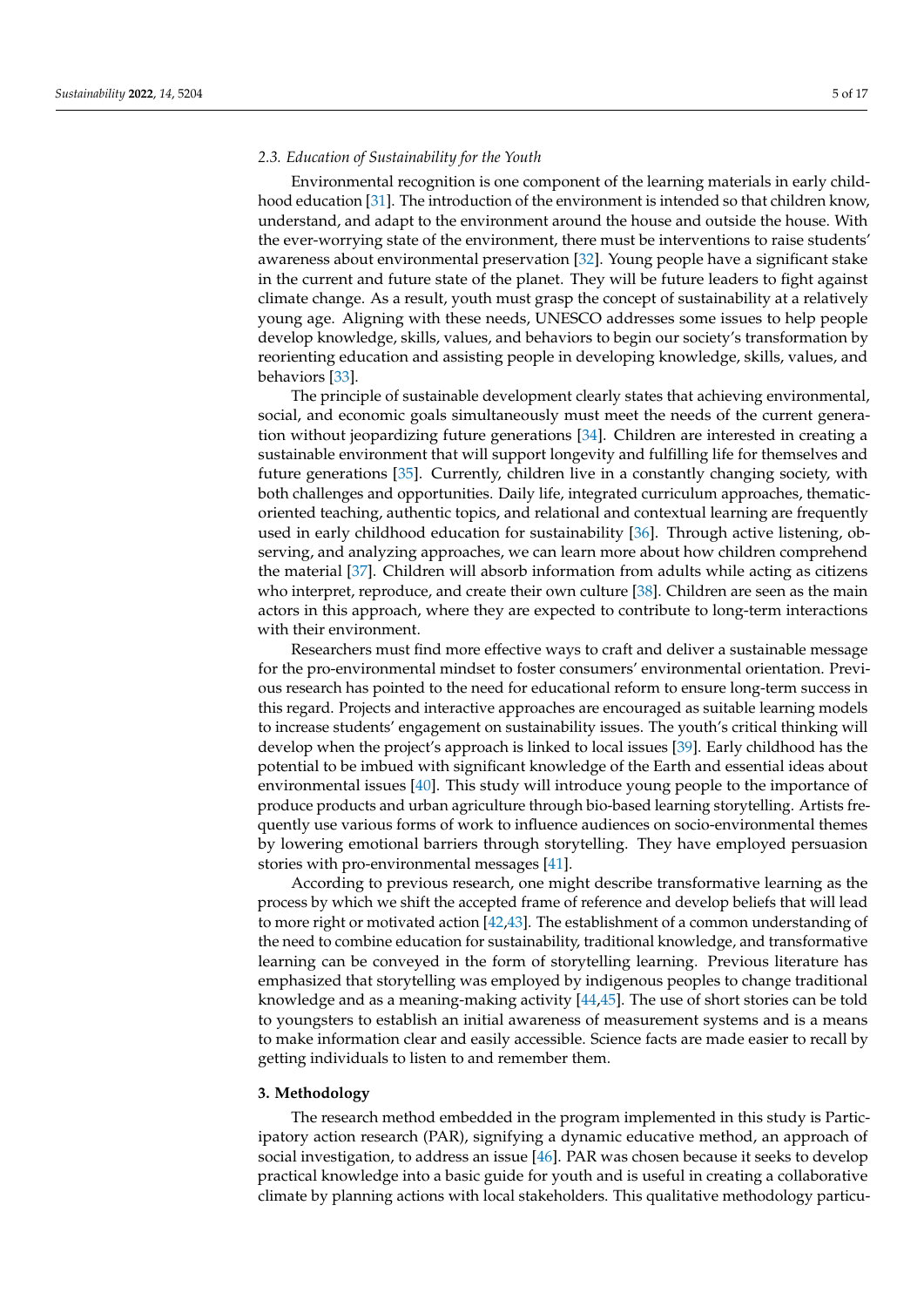larly emphasizes the researchers' roles and the participants [\[47\]](#page-16-0). As stated in the previous section, the goal of this study is to develop and empower young people to understand sustainability from an early age. In addition, the research also involved storytelling as a narrative paradigm.

In its mandate to remain a collective, self-reflective inquiry to improve a situation, the PAR method offers an alternative to knowledge development [\[48\]](#page-16-1). The researchers and the participants collectively try to increase children's awareness to battle against climate change. The participants' case study is presented and evaluated to create consciousness and social change by working together with the target community to address an agreed-upon goal [\[49\]](#page-16-2). Participants' opinions were displayed without manipulation from the researchers, and participants were active in making decisions during the research process. Furthermore, the PAR method would grant the researchers privileged access to research subjects in a social setting and provide the researchers with the context of the social setting in which individuals function by recording subjective and objective individual behaviors [\[50,](#page-16-3)[51\]](#page-16-4). This study also employs participatory communication techniques. Participation can occur at various levels, including decision making, benefit assessment, evaluation, and implementation. Connecting to the field of communication for sustainable development and social change is always demonstrated through participatory communication [\[52\]](#page-16-5).

#### *3.1. Data Collection*

It is important to define the target community in all PAR studies, especially since the planning cycle involves assessing the target community and working with it to create a strategy for moving forward. In the study, urban youth and their parents were the research targets. Before starting the data collection, the researchers collected some initial data with the participants of interest, analyzed the results, and planned actions. The results of every initial stage were reflected, and the researchers acted on the proposed next steps.

Data collection included participant observations, formal meetings, informal discussions, "catch-ups" with stakeholders, telephone conversations, and documents. Body language, group atmosphere, and other relevant aspects that could not be captured on the audio recording were also noted. Workshop-based participatory action research, in collaboration with a school, involved a Teras Hijau Project team member, West Java learning ambassadors, alumni, undergraduate and master's students, and lecturers who were part of the "Bio-Based Experiential Learning" program. The research was carried out in (4) four stages: (1) participant selection for storytelling workshop: bio-based experiential learning; (2) planting challenge and video storytelling; (3) final workshop: Kid's Green Games; and (4) qualitative and quantitative analyses (see Figure [1\)](#page-5-0).

<span id="page-5-0"></span>

#### **Figure 1.** Research design. **Figure 1.** Research design.

Overall, the program introduces the importance of urban farming to 3rd–5th graders Overall, the program introduces the importance of urban farming to 3rd–5th graders in elementary school, followed by a flow of practices, roleplaying, and learning that in elementary school, followed by a flow of practices, roleplaying, and learning that includes asking related questions leading to the children's mindsets about the importance includes asking related questions leading to the children's mindsets about the importance of farming agriculture in urban areas. To provide the children with interactive concepts, of farming agriculture in urban areas. To provide the children with interactive concepts, three storytelling concepts have been developed, as follows [53–55]. three storytelling concepts have been developed, as follows [\[53](#page-16-6)[–55\]](#page-16-7).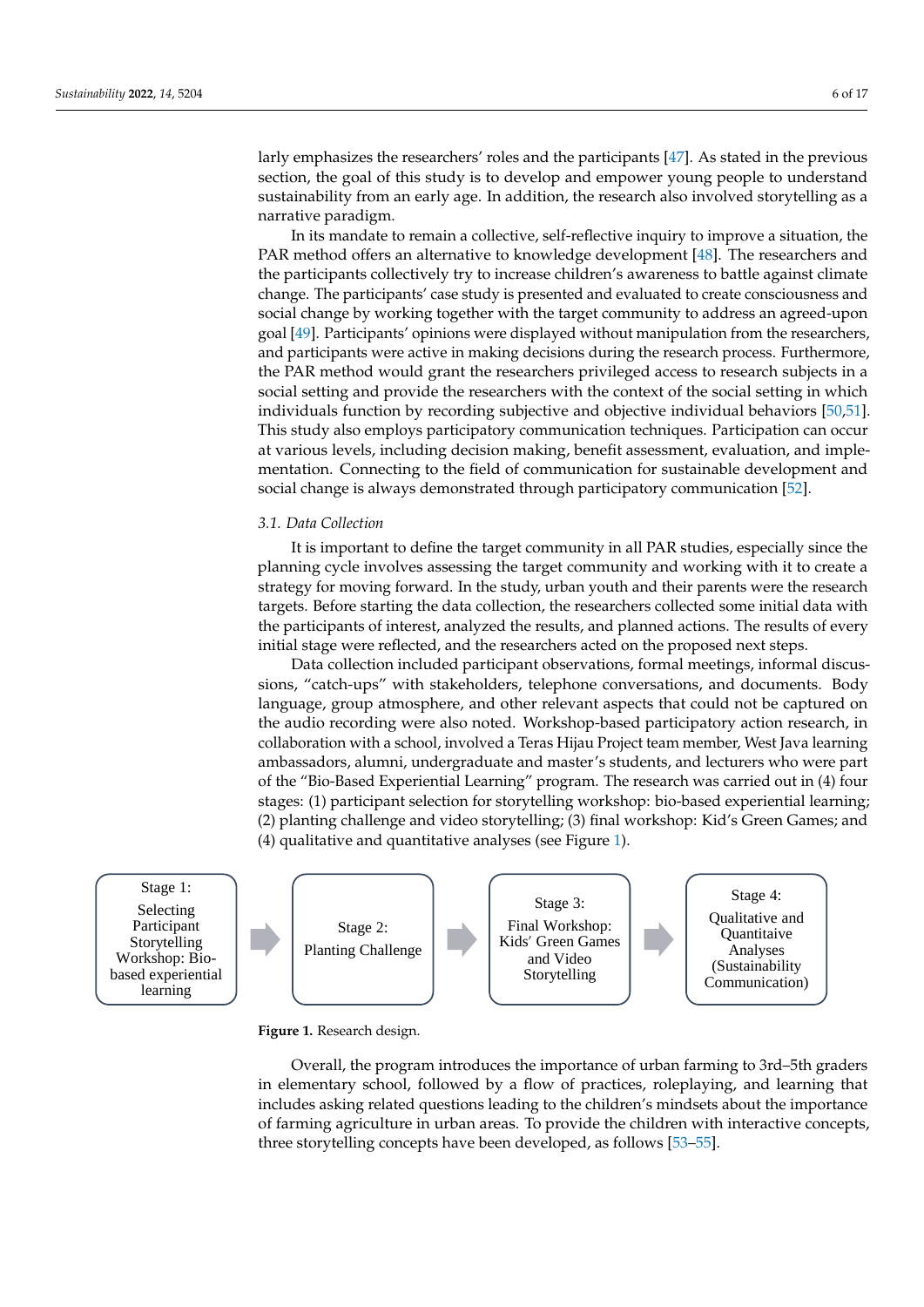- 1. Running Dictation: randomly providing visual running text, with the child rearranging those words. Through this method, it is expected that children can remember the structure, communicate, and rearrange sentences in the correct order.
- 2. Sorting Sentence: composing the sentences above correctly, potentially ask the children randomly to guess the composition of such sentences, and read them.
- 3. Clipart Comic Strips: adding animations, which can be taken from their images or pictures to create story plots. This part can test the children to read the plot of the story.

3.1.1. Stage 1—Selection of Participants (15 December 2020–15 January 2021)

The study was conducted in Bandung, Indonesia, aimed at elementary school students. Bandung is a densely populated area and is considered a tourist destination. It can be argued that this region would serve as an example and benefit from urban bio-based learning. The PAR method offers opportunities to promote climate awareness among stakeholders. The sample search was carried out by a team of researchers who contacted the parent association of a private primary school in Bandung, followed by a meeting with the school's vice principal. The student's parents were given a consent form to sign before their children could participate in the program. Finally, 74 children were chosen to represent grades 3 to 5. In the first workshop, 20 students and 20 parents participated in these activities. Meanwhile, 54 students from various grades were present for the second session. Table [1](#page-6-0) describes the participants. Data collection occurred from 15 December to 6 February 2021.

| <b>Remark/Position</b>     |                                               | Age       | Number of<br>Participants | Percentage | Cumulative<br>Percent |
|----------------------------|-----------------------------------------------|-----------|---------------------------|------------|-----------------------|
| Workshop<br>1              | 3rd Grade                                     | $9 - 10$  | 6                         | 30.00%     | 30.00%                |
|                            | 4th Grade                                     | $10 - 11$ | 8                         | 40.00%     | 70.00%                |
|                            | 5th Grade                                     | $11 - 12$ | 6                         | 30.00%     | 100.00%               |
|                            |                                               | Total     | 20                        |            |                       |
| Workshop<br>2              | 1st Grade                                     | $7 - 8$   | $\overline{4}$            | 7.41%      | 7.41%                 |
|                            | 2nd Grade                                     | $8 - 9$   | 5                         | 9.26%      | 16.67%                |
|                            | 3rd Grade                                     | $9 - 10$  | 16                        | 29.63%     | 46.30%                |
|                            | 4th Grade                                     | $10 - 11$ | 18                        | 33.33%     | 79.63%                |
|                            | 5th Grade                                     | $11 - 12$ | 11                        | 20.37%     | 100.00%               |
|                            |                                               | Total     | 54                        |            |                       |
| Workshop<br>$\overline{2}$ | Housewife                                     | $25 - 35$ | 5                         | 25.00%     | 25.00%                |
|                            | Teacher                                       | $30 - 45$ | $\mathbf 5$               | 25.00%     | 50.00%                |
|                            | Medical Doctor                                | $35 - 45$ | $\overline{2}$            | 10.00%     | 60.00%                |
|                            | Officer in Private or<br><b>State Company</b> | $35 - 45$ | 8                         | 40.00%     | 100.00%               |
|                            |                                               | Total     | 20                        |            |                       |
|                            |                                               | Total     | 94                        |            |                       |

<span id="page-6-0"></span>**Table 1.** Grade distribution of student and parent participants.

## 3.1.2. Stage 2—First Workshop: "Planting Challenge" (31 January 2021)

Before the workshop began, planting kits (i.e., pots, soil, seedlings, and watercolors to decorate the pots) were sent out. Twenty children and five biology teachers (as observers) attended the first workshop on 31 January 2021. In the beginning, children were taught about the environment through storytelling/narrative stories.

Children learned about natural phenomena, a healthy environment, and the importance of preserving nature using sustainable principles in this workshop. After attending the workshop, the students were initially asked to use their imagination and creativity to decorate the provided planting kits to assess and evaluate their learning experience. They were asked to create 3–5 min videos that include the planting process, environmentally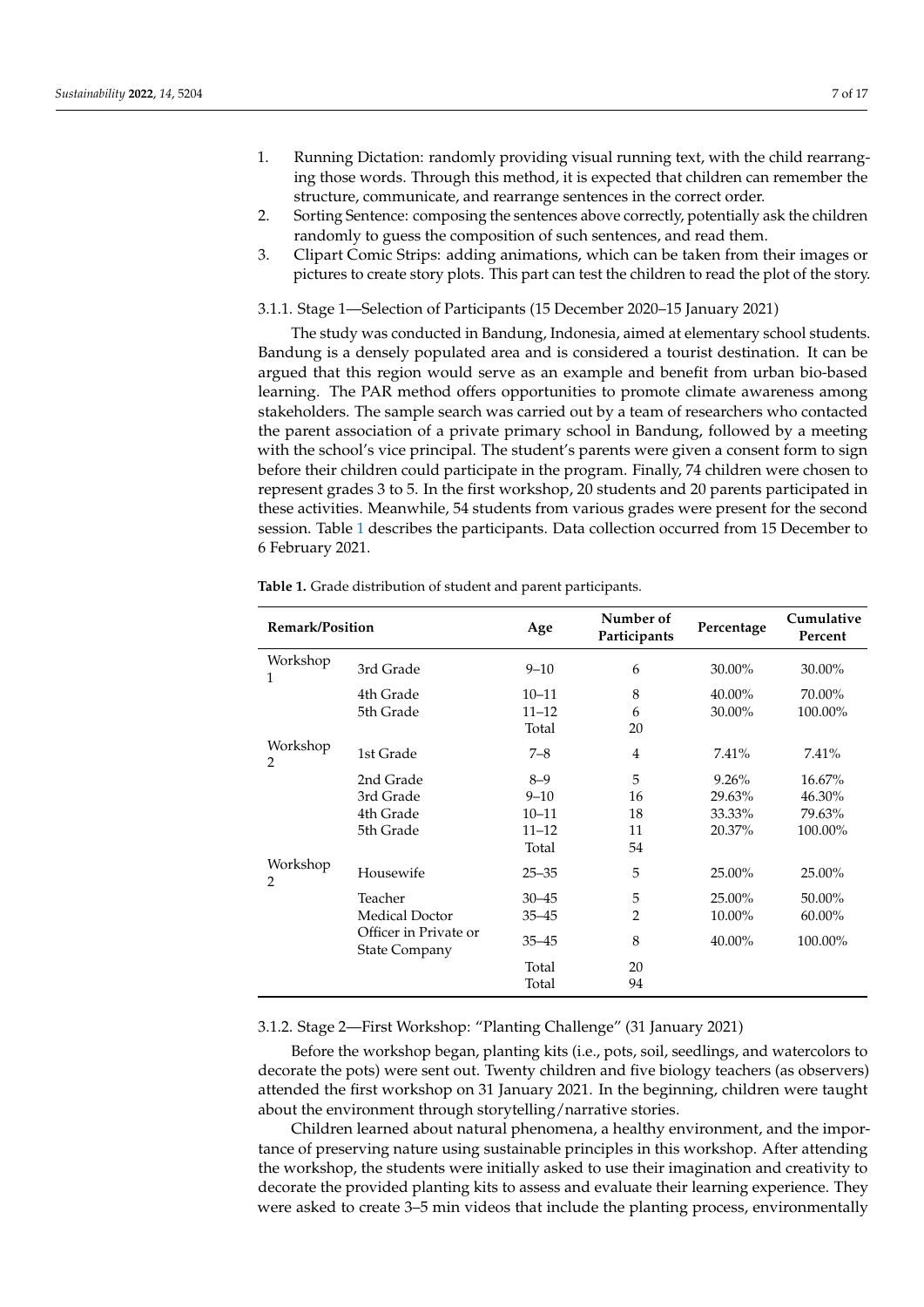friendly activities (such as picking up trash or watering plants), and inspirational messages. After 20 videos were submitted, the videos were analyzed by a team of researchers. Selected videos were then posted on social media to make a broader impact.

## 3.1.3. Stage 3—Final Workshop: "Kid's Green Games" (6 February 2021)

On 6 February 2021, the workshop of Kid's Green Games was held, with 20 children sharing their stories on bio-based learning. The audience of the workshop was a larger number of participants, including children (74), parents (20), and teachers as observers. This activity is important to develop collaborative networks among children, parents, and teachers—the main principle of PAR. This activity drew nearly a hundred people. The workshop began with a presentation by West Java's Learning Ambassador on environmental threats and the importance of loving the environment. The event also provided games for the children to increase audience participation. Meanwhile, researchers carefully examined previously submitted videos to assess the workshop's effect on the children. The team watched the children perform their storytelling, chose the five best videos, and provided input.

# 3.1.4. Stage 4—Qualitative and Quantitative Analyses (6 February 2021)

To investigate and create a foundation for communicative learning for youth and children, we tried to use a mixed-method approach, incorporating both qualitative and quantitative data analyses. We conducted observations and open-ended interviews to understand and explore the needs and importance of implementing the program and a survey (using a Google form) to reduce observational bias in the analysis. The quantitative method involved administering questionnaires, asking participants whether they agreed or not with a statement. Parents were polled on how satisfied they were with their children's implementation, awareness, involvement, and knowledge.

In addition, children in the audience were given a survey to rate the storytelling performances of their peers. Creativity, ability, plant growth, knowledge, and the workshop's impact were considered. We also used coding based on relevant keywords and unique statements to process the qualitative data. A total of 20 parents responded to the survey.

#### *3.2. Data Analysis*

Descriptive statistics were performed to analyze the quantitative data using Microsoft Excel and Google Analytics. The descriptive statistics, including maximum, minimum, and mean values, show the parents' overall perceptions about the Bio-Based Learning Impact, Storytelling Impact, and Communication Impact. Impact value is obtained by averaging the results of the questionnaire and transformed into a scale of 0 to 1.

The qualitative data were gathered based on the semi-structured interviews with parents (transcribed verbatim in Microsoft Word), evaluated, and grouped into several common themes. Manual coding (starting with open coding and ending with selective coding) was conducted. Such a process involved assigning codes to text fragments, categorizing them, and assigning dimensions. Several researchers read the transcript several times to better understand the subject and provide detailed images. The coding was completed using the research questions and literature review as a frame of reference. Patterns and correlations among the codes were constructed, followed by the use of first-level categories to split them down into smaller lists of themes. The survey result was compared to the conclusion of the qualitative data analysis.

## **4. Results**

The purpose of this research was to understand how communication influences urban youth in the context of sustainability-related issues. The observations showed that the children were enthusiastic about receiving sustainability-related information through storytelling during the workshop. Dialogues between children and urban farming THP actors were shown to provide an opportunity for them to learn more about each other.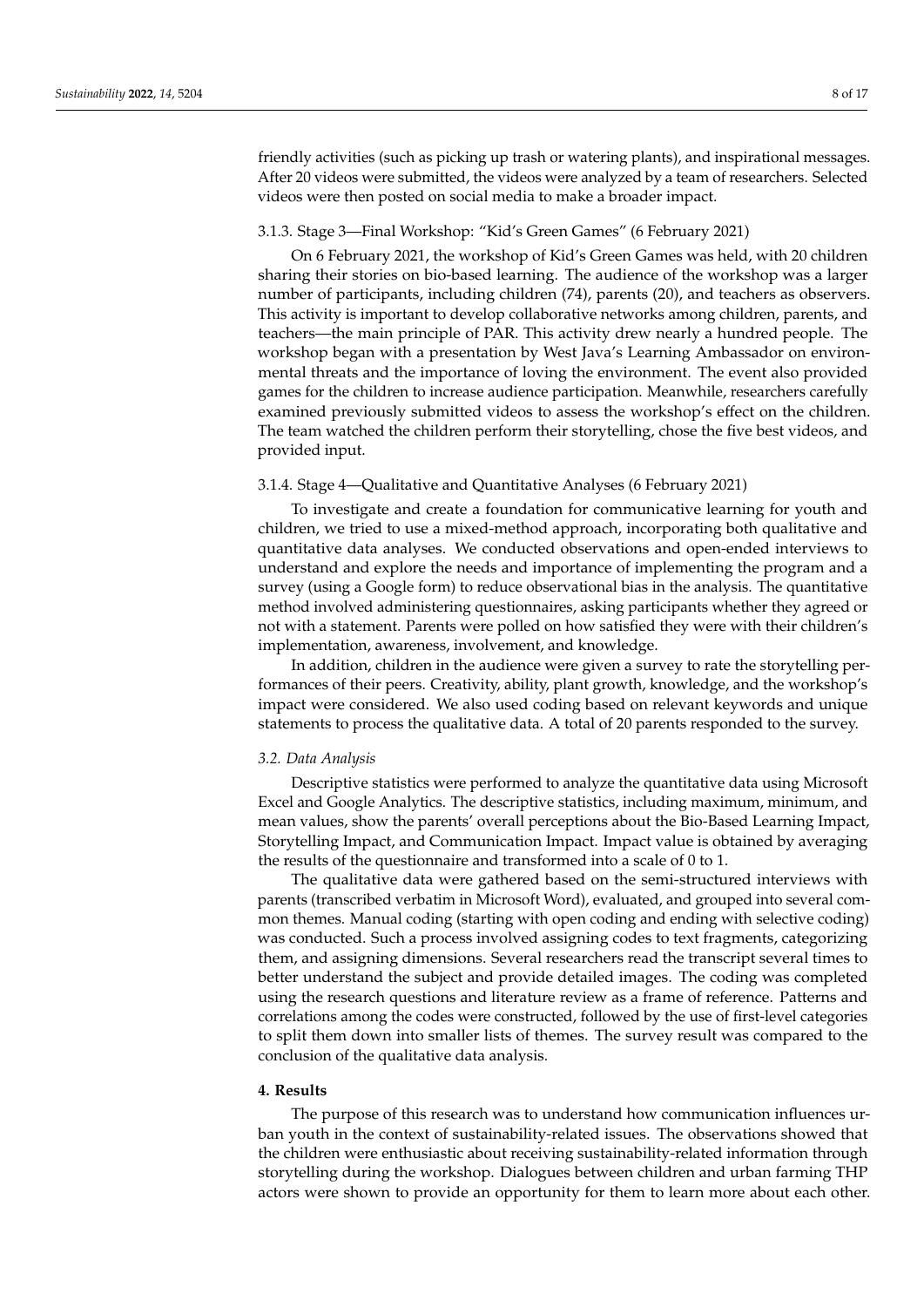The kids demonstrated that they could tell a good story. Children were shown to have the ability to receive and relay information to their surroundings persuasively. Facts are meaningless without a contextualized story, such as visual communication for children about THP activities. Such activities attempted to translate a complex and biotechnological process and science in a fun and straightforward manner.

#### *4.1. Quantitative Analysis*

The quantitative results (Table [2\)](#page-8-0) consist of five main parts: (1) overall parents' perception, (2) bio-based learning impact, (3) students' communication impact, (4) storytelling impact (i.e., perceptions about students), and (5) storytelling impact (i.e., perceptions about program). In the explanation below, points four and five (i.e., storytelling impacts) will be discussed in the same section.

<span id="page-8-0"></span>**Table 2.** Result of overall parents' and children's perceptions, bio-based learning impact, storytelling impact, and communication impact.

| Impact                                      | <b>Feature/Factor</b>             | Result |
|---------------------------------------------|-----------------------------------|--------|
| Overall Parents' Perception ( $N = 74$ )    | <b>Implementation by Students</b> | 0.87   |
|                                             | Communication Impact on Students  | 0.84   |
|                                             | Creativity                        | 0.81   |
|                                             | Storytelling                      | 0.75   |
| Bio-Based Learning Impact ( $N = 74$ )      | <b>Environmental Aspect</b>       | 0.84   |
|                                             | Knowledge                         | 0.71   |
|                                             | Preservation                      | 0.68   |
|                                             | Planting                          | 0.65   |
| Students' Communication Impact ( $N = 74$ ) | Creativity                        | 0.91   |
|                                             | Role of Students                  | 0.87   |
|                                             | Impact                            | 0.84   |
|                                             | Storytelling                      | 0.75   |
|                                             | Awareness                         | 0.84   |
| Storytelling Impact (Perceptions about      | Knowledge                         | 0.71   |
| Program) $(N = 74)$                         | Satisfaction                      | 0.68   |
|                                             | Planting                          | 0.65   |
|                                             | Satisfaction                      | 0.90   |
|                                             | Environmental Threat              | 0.87   |
| Storytelling Impact (Perceptions about      | Knowledge                         | 0.87   |
| Students) $(N = 74)$                        | Awareness                         | 0.87   |
|                                             | Love of Environment               | 0.81   |

#### 4.1.1. Parents' Perception

The 87% score for "Implementation by Students" suggests that most parents agreed that, after the THP program, their children have implemented some forms of environmental practice in their life. Furthermore, 84% of parents agreed that the communication during the program impacted their children. As the program specifically designed behavior that portrayed the important attributes of environmental concern, it can be said that the majority of participants were attuned to the message expressed through the communication taking place during the program. Concerning creativity, 81% of parents agreed that their children have become more creative. Lastly, storytelling received the lowest votes (75%) from parents concerning whether their children also applied the storytelling method in their lives. While still considered high, the percentage may indicate that there may still be an issue associated with practicing storytelling in expressing environmental concerns.

# 4.1.2. Bio-Based Learning Impact

Regarding whether the program introduced students to learning and understanding every aspect of the environment, 84% of parents provided the necessary evidence. This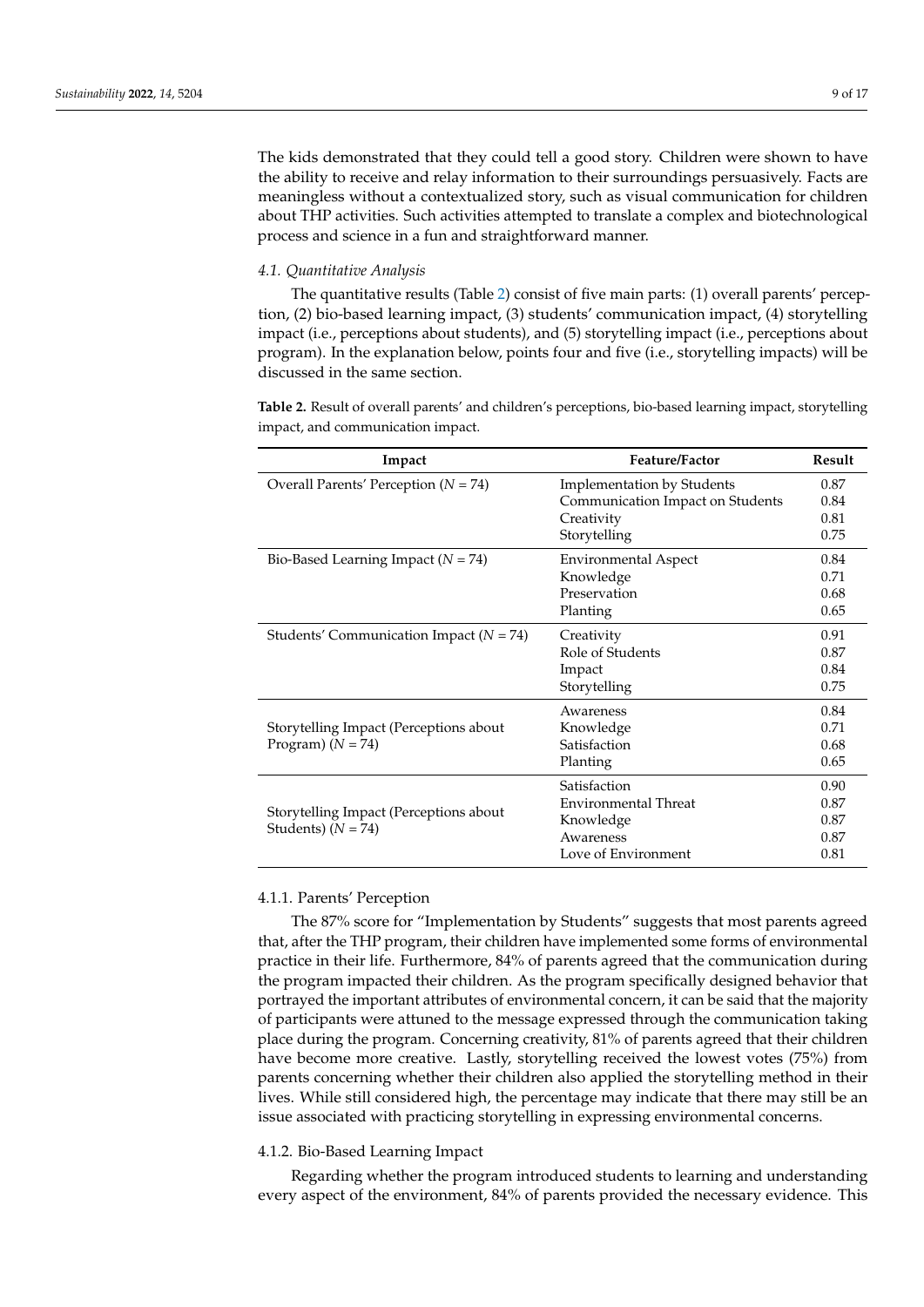implies children's cognitive responses were successfully assigned during the program. Nevertheless, other aspects of the bio-based learning impact on children (for knowledge, preservation, and planting) appear to need more improvements. Only 71% of parents provided evidence that their children have the attitudes, abilities, and skills to preserve the environment (the "learning to do" aspect). This is an important point in that, presumably, the message itself rather emphasized the preservation of the environmental aspect. Therefore, the program could be enhanced to optimize its effectiveness, especially regarding the necessary attitudes, abilities, and skills. Meanwhile, only 68% and 65% of parents provided evidence about the "learning to live together" and the "learning to be" aspect of bio-based learning. Parents provided the evidence via a social messaging group with the researchers.

## 4.1.3. Students' Communication Impact

Regarding the impact of students' communication, students' creativity received the highest score of 91%. It indicates that students were taught to have a high level of creativity in communication, and they frequently used props. At the same time, students' roles as children in communicating the message was believed (at 87% of agreement) to contribute to the conversation about the environment. Children play an important role in ensuring the environment's long-term viability. Children are a central part of the family, and it is critical that they share their knowledge and experiences with the rest of the family. The statement of children's role was also supported by the agreement of the impact of their communication (at 84%). Storytelling as a method was also considered to contribute highly to communication (with 75% agreement).

## 4.1.4. Storytelling Impact

Storytelling conveys a message to an audience through the absorption of knowledge by the storyteller. The storytelling impact results are divided into two categories: perceptions about the program and perceptions about the students. About 84% of the audience agreed that the program raised environmental awareness, and 71% agreed that it increased their knowledge. Workshops have a reputation for increasing knowledge, particularly bio-based knowledge. Planting was rated at 65%, and customer satisfaction was at 68% (based on the audience's agreements). Further, based on both the video and live format, students' storytelling satisfied the audience (at 90% of the audience). After listening to the students' storytelling, most audiences also rated the students' awareness, understanding of the environmental threat, and overall knowledge at 87%. Furthermore, 81% of students also stated that their love of the environment had increased through storytelling.

#### *4.2. Qualitative Analysis*

The following is the result of the qualitative data analysis based on interviews with parents (P) to evaluate the change in the behavior of children according to four bio-based learning indicators (Tables [3](#page-10-0) and [4\)](#page-11-0):

| Respondent | Ouotation                                                                                                                                                                                                                                    | Code                                                                                    |
|------------|----------------------------------------------------------------------------------------------------------------------------------------------------------------------------------------------------------------------------------------------|-----------------------------------------------------------------------------------------|
| Q1         | Knowledge is beneficial because children learn many plant planting techniques which I<br>only learned after attending this class. The use of narrative communication is very<br>useful and easy for children to understand.                  | Cultivating attitudes and<br>raising awareness.                                         |
| Q2         | The workshops are easy to understand and useful. Children are also provided with a<br>planting kit to provide hands-on planting experience. In addition, my child has a<br>desire to pick up trash and sort out organic and inorganic waste. | Knowing the environment,<br>understanding the environment,<br>and instilling attitudes. |
| Q3         | This event is ideal for raising environmental awareness, learning to plant seeds,<br>preserving the environment, and keeping the environment clean.                                                                                          | Increased awareness,<br>understanding, and recognition<br>of the environment.           |

**Table 3.** Parents' focus group discussion result.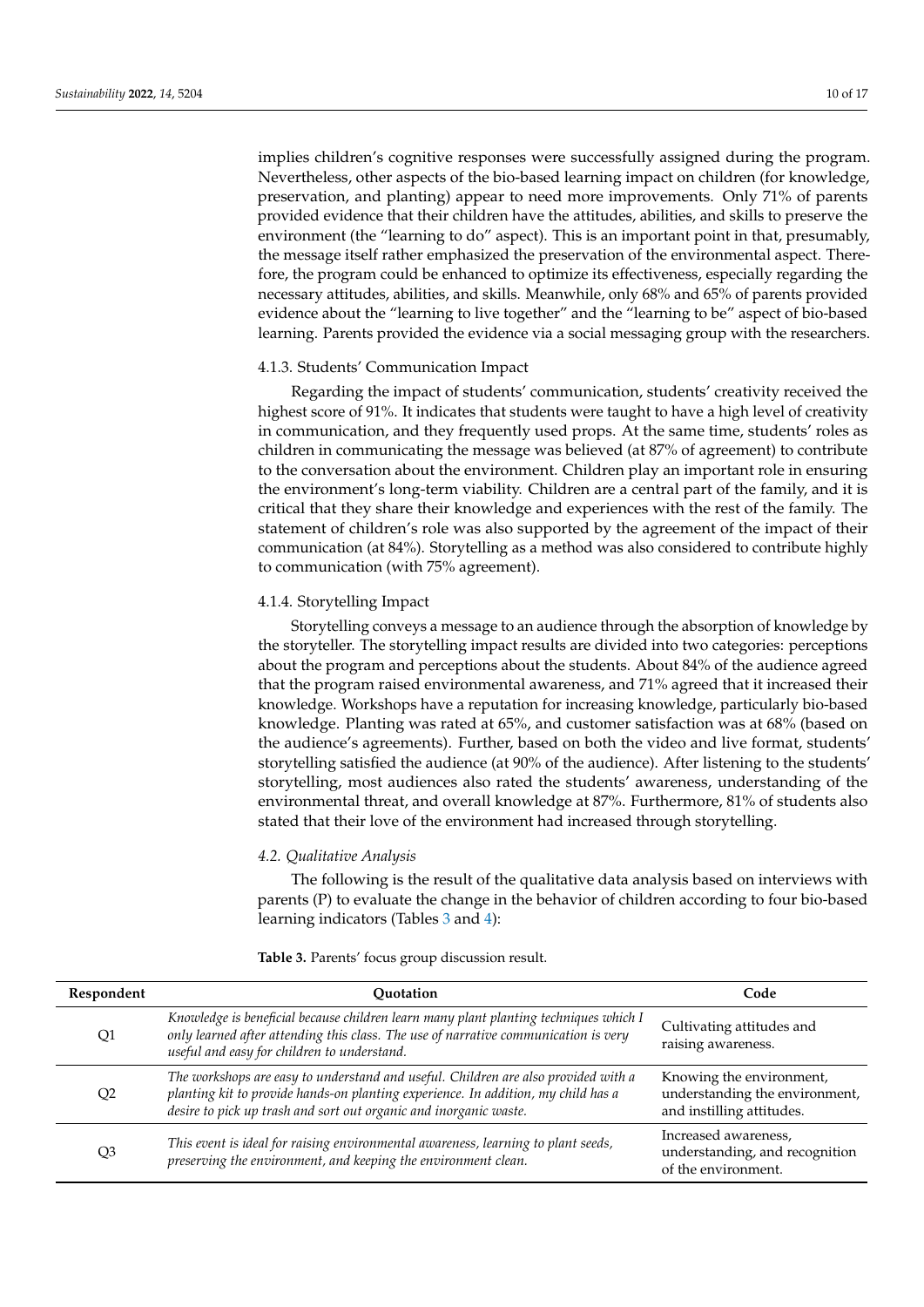# <span id="page-10-0"></span>**Table 3.** *Cont.*

| Respondent     | Quotation                                                                                                                                                                                                                                                                                                         | Code                                                                                       |
|----------------|-------------------------------------------------------------------------------------------------------------------------------------------------------------------------------------------------------------------------------------------------------------------------------------------------------------------|--------------------------------------------------------------------------------------------|
| Q <sub>4</sub> | The program was very helpful and provided appropriate explanations and<br>presentations to increase children's awareness of caring for the environment.                                                                                                                                                           | Cultivating attitude and<br>attitude skills.                                               |
| Q <sub>5</sub> | The existence of the COVID-19 pandemic is not an obstacle for Teras Hijau Project to<br>provide direct education to children. The event was held virtually, but children could<br>still experience firsthand how to plant. Thanks to the planting kit provided.                                                   | Participation and<br>attitude improvement.                                                 |
| Q <sub>6</sub> | After attending the workshop, my child's awareness for plants is increased. My son is<br>more critical in considering paper towel use because it is related to deforestation. My<br>child is also more efficient in using paper and paper towel.                                                                  | Behavior in environmental<br>preservation, critical,<br>and efficient.                     |
| Q7             | This workshop combines the art of drawing, the practice of planting seeds, and the art<br>of communicating through storytelling, my son also asked me to grow various<br>vegetables and other plants.                                                                                                             | Live practice, communication,<br>influence, and storytelling.                              |
| Q8             | This event is fun and suitable for children because it is held in a fun way. The event<br>also provides games and challenges to increase student participation.                                                                                                                                                   | Participation, fun, and<br>environmental<br>preservation skills.                           |
| Q <sub>9</sub> | Workshops are very good for children. Hopefully the workshop can be held for the<br>general public so that children are more familiar with bio-based learning and<br>urban farming.                                                                                                                               | Cultivation of faith and interest<br>in understanding<br>the environment.                  |
| Q10            | I saw changes in children's behavior after attending this series of workshops, such as<br>aspects of responsibility, love for the environment, caring and children invited family,<br>relatives, relatives and friends from one complex to carry out environmental activities.                                    | Cultivating attitudes, interest in<br>learning, and inviting others.                       |
| Q11            | Growing a passion for farming in the younger generation is not easy, unique and fun<br>ways are needed to attract children. This event succeeded in providing a unique way<br>for children to love the environment.                                                                                               | Interest in learning, loving the<br>environment, and<br>increasing interest.               |
| Q12            | Elementary school participants TK or PAUD (kindergarten) elementary school (need<br>to understand) about THP-related materials with storytelling techniques, including<br>planting plants directly and making videos. Hopefully the workshop can be held again<br>because the children's interest is quite large. | Hands-on practice,<br>communication, instilling<br>confidence, and<br>increasing interest. |
| Q13            | My son not only has an impact on himself, he also invites his family, including his<br>brother, to grow crops.                                                                                                                                                                                                    | Action invites others and loves<br>the environment.                                        |
| Q14            | Through this event, children are given space to be creative. Children can express<br>themselves through the video challenges given.                                                                                                                                                                               | Interest in learning and<br>increased interest.                                            |
| Q15            | Not only increasing love for the environment, this event provides more benefits and<br>knowledge for children and the environment.                                                                                                                                                                                | Love the environment and<br>increase interest.                                             |
| Q16            | Children get knowledge about reforestation and the surrounding environment, as well<br>as get the experience of learning story telling.                                                                                                                                                                           | Live practice<br>and communication.                                                        |
| Q17            | This activity is very fun and needs to be continued because it can have a big impact<br>on children.                                                                                                                                                                                                              | Increased interest and fun.                                                                |
| Q18            | This is the first activity that aims to educate children about Bio-based Experiential<br>Learning and provide a safe environment for them to learn to appreciate nature and<br>the environment.                                                                                                                   | Respect the environment and<br>interest in learning.                                       |
| Q19            | Children practice to love the environment, learn to plant seeds, protect the<br>environment, and create a clean environment.                                                                                                                                                                                      | Interest in learning.                                                                      |
| Q20            | The event was very good and hopefully the next one can be felt by the<br>wider community.                                                                                                                                                                                                                         | Interest in learning and<br>increased interest.                                            |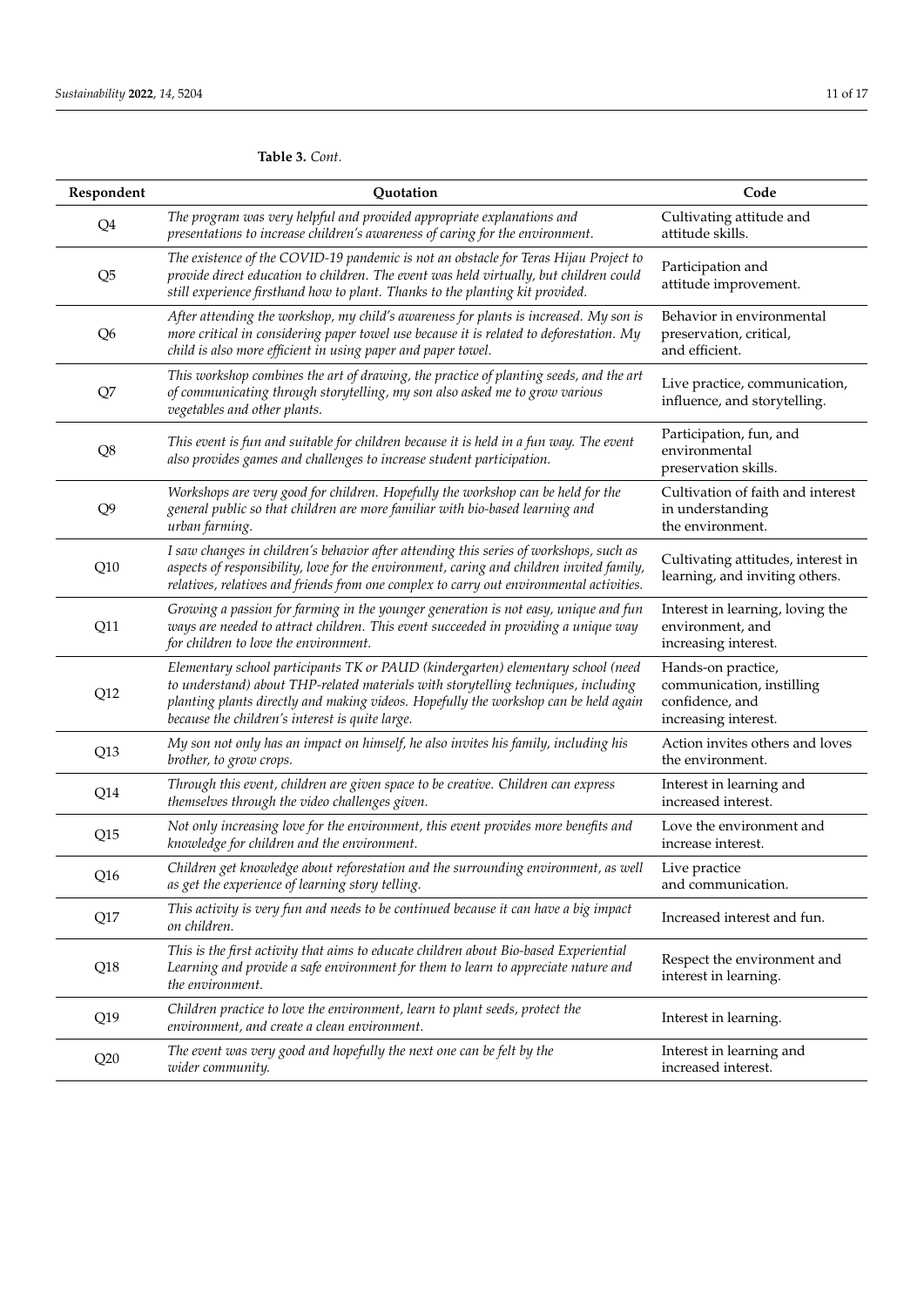| Theme                                              | Code                                                                                                                                       | Definition                                                                                                                                                                                             |  |
|----------------------------------------------------|--------------------------------------------------------------------------------------------------------------------------------------------|--------------------------------------------------------------------------------------------------------------------------------------------------------------------------------------------------------|--|
| Learning to know and<br>understand the environment | Loving nature, getting to<br>know the environment, and<br>increasing interest in learning.                                                 | There is an increase and<br>interest in children to love<br>nature, which is considered a<br>useful approach.                                                                                          |  |
| Learning to do                                     | Hands-on practice, attitude<br>cultivation, awareness-raising,<br>interest-raising, and<br>participation in<br>environmental conservation. | The program increases the<br>participation of children to<br>understand and want to<br>contribute positively to<br>the environment.                                                                    |  |
| Learning to live togehter                          | Invite others, love the<br>environment, and protect<br>the environment.                                                                    | The program provides<br>concrete steps for children to<br>start loving and caring for the<br>environment, and invites<br>others to do the same.                                                        |  |
| Learning to be                                     | Participation, communication,<br>and confidence.                                                                                           | There is an increase in<br>environmental protection,<br>encouraging children to<br>participate in simple activities<br>that can have an impact on the<br>environment as a good<br>indicator of change. |  |

<span id="page-11-0"></span>**Table 4.** Description and definition from FGD and semi-structured interview.

# 4.2.1. Learning to Know and Understand the Environment in All Aspects

"*This is the first activity aimed at educating children about Bio-based Experiential Learning and providing a safe environment for them to learn to appreciate nature and the environment*". (P18)

"*[The Facilitator]'s storytelling workshop for children, which uses the narrative paradigm of communication, is very useful and easy to understand for children*". (P1, P2, P4)

"*This event is ideal for increasing environmental awareness, learning to plant seeds, preserving the environment, and maintaining a clean environment*". (P3, P7)

Based on the above interview excepts, it was revealed that children became fascinated with nature, and the use of an appealing facilitator to get them interested in learning and loving nature was regarded as a useful approach.

4.2.2. Learning to Do (i.e., Instilling Attitudes, Abilities, and Skills in Environmental Preservation)

"*My son has grown in responsibility; after school, he checked the progress of his plants*". (P20)

"*I've noticed that my son has become more concerned; for example, he is more critical in considering how many trees are cut to make a piece of tissue, allowing him to use it more efficiently*". (P6)

"*Because this workshop combines the art of drawing, the practice of growing seed and the art of communicating through storytelling, my son has also asked me to plant a variety of vegetables and other plants*". (P6, P7)

"*I was surprised because, at home, my kids wanted to pick up trash and sort plastic and organic wastes*". (P2, P10)

The interview excerpts above indicate that the younger generation requires concrete examples of how they can participate in environmental preservation, easy-to-understand programs, and role models to understand and be willing to contribute positively to the environment.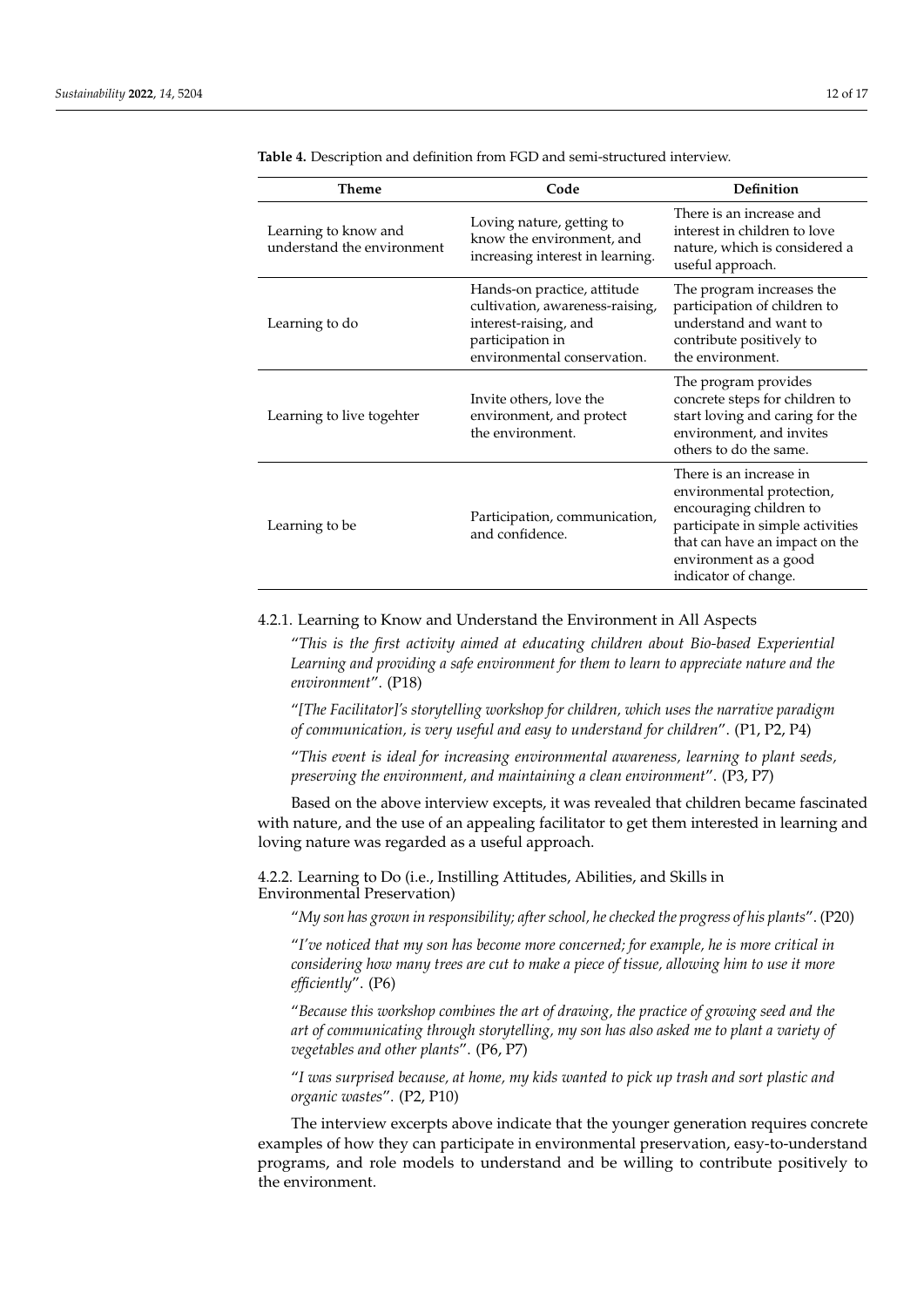4.2.3. Learning to Live Together (i.e., Instilling a Way of Life on Earth That Must Be Preserved for Future Generations)

"*She has asked her brother and sister to be involved in this activity, such as protecting the environmental and health-related aspects*". (P18)

"*The changes in eco-friendly behavior of my children can be seen through practices and workshops, as well as challenges of planting*". (P4)

"*This program is good because it is organized (in) fun and challenging (ways), in terms of growing vegetable crops, I hope it can be improved next year*". (P8, P11)

One approach that needs to be considered is providing an understanding through simple examples for the younger generation to live side by side and take care of one another. As we can see from the interview excerpts above, the activities provided concrete steps for children to begin loving and protecting the environment and inviting others to do so.

4.2.4. Learning to Be (i.e., to Instill a Deep Belief That Human Beings Are Part of Nature)

"*Participants of an elementary school around THP, kindergarten or early childhood students (need to understand) about THP-related materials with storytelling techniques, including planting plants directly and making videos. Hopefully, the workshop can be held regularly because the interest of children is considerable*". (P5, P8)

"*The continuity of the workshop program to children is necessary. Socialization can be held for the general public so that children are more familiar with bio-based learning and urban farming*". (P11, P12, P9)

"*I saw a change in children's behavior after attending this series of workshops, such as aspects of responsibility, love and caring for the environment; children invited their family, siblings, siblings and friends from the same residentials to carry out environmental activities*". (P3)

One of the most important issues is to educate the younger generation about the importance of environmental protection and encourage them to participate in simple activities that can impact the environment.

#### **5. Discussion**

Research on the role of communication in sustainability remains scarce today. The main challenge for communication practitioners in solving environmental issues is public communication about sustainability initiatives [\[56\]](#page-16-8). Communication is an effort to build and create understanding, acceptance, and cooperation from various parties [\[57,](#page-16-9)[58\]](#page-16-10). One of the communication roles in this study is to connect community members to food security and environmental programs. In the development and pursuit of sustainability, communication is essential. Concern for the environment can be instilled in children as close as the family environment [\[12\]](#page-14-11).

Sustainability communication is an "art" in communicating and influencing the environment in the target's favor. Bio-based experiential learning is expected to raise public awareness about food security by empowering communities and families as the smallest group in the community by providing social benefits, advocacy, and a sense of responsibility [\[59\]](#page-16-11). Children's storytelling practices demonstrate the art of communication. The use of the storytelling method can be considered a creative approach and the most effective to change behaviors. It is a recently found method, developed as a meaningful intervention method in social change activities [\[53](#page-16-6)[,60,](#page-16-12)[61\]](#page-16-13). Providing audio, prints, still images, and movies with stories and narration can be used in various ways. Communication includes video appearances and movie footage in addition to storytelling. Those ways are meant to serve several functions of communication campaigns that (among others) stimulate emotional response and enhance memorability [\[62\]](#page-16-14). Furthermore, direct exposure to children through interactive games and live-action films can increase children's involvement in environmental stewardship.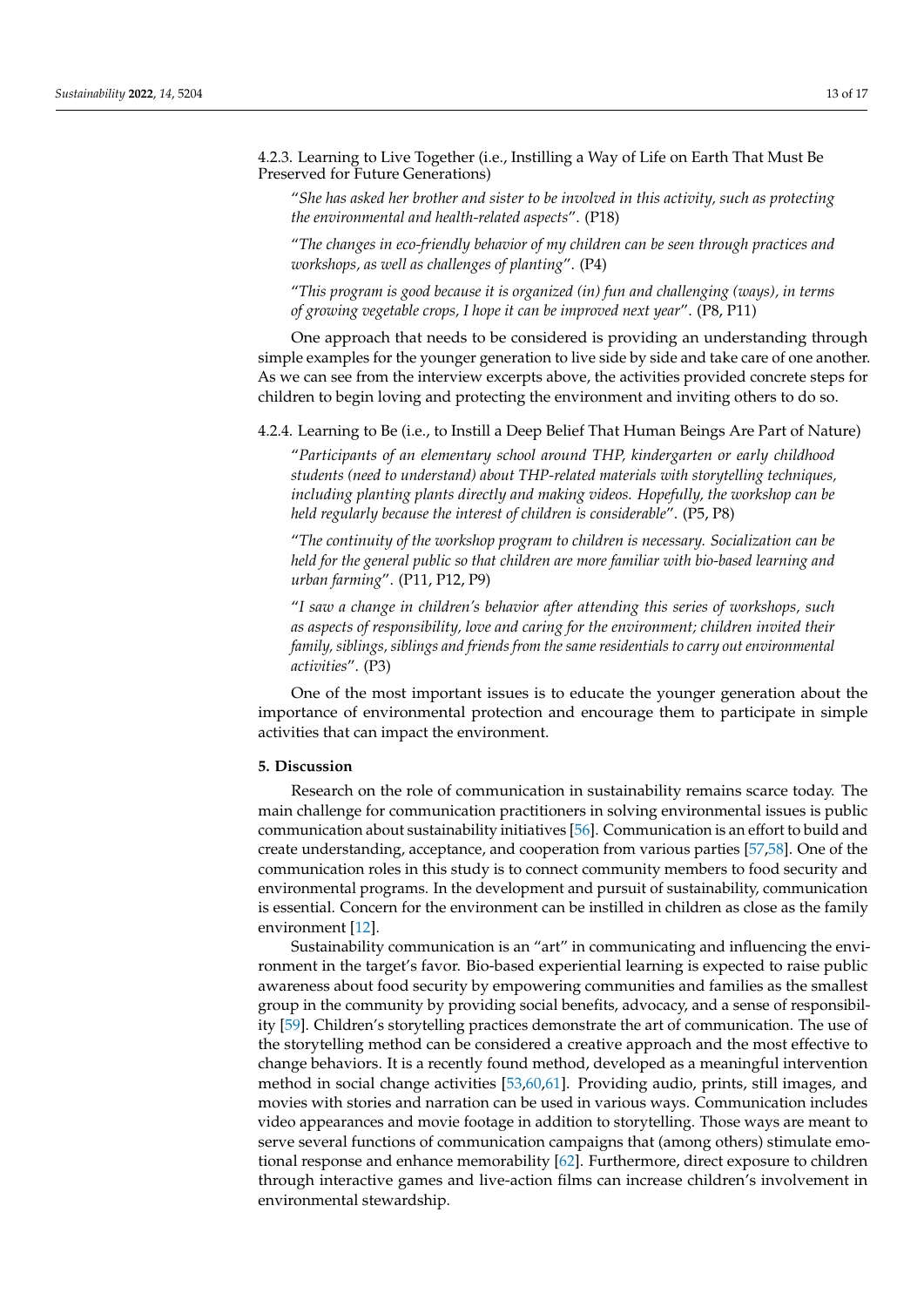Children can be taught to serve as Environmental Change Agents, showing more eco-friendly behaviors and sharing firsthand experiences of environmental stewardship and biological activities through video. People involved in environmental issues and having a good ability to process environment-related information from the early years are more likely to elaborate on such knowledge to engage in pro-environmental behaviors [\[63\]](#page-16-15). Content in videos that shows pro-environmental solicitation is a practice of public relations communication so that families and society, in general, will better understand how children can enact small-scale initiatives, such as growing vegetables. There are also testimonials from parents that can show the impact and role of third-party endorsers.

Children share videos and experiential learning activities with their peers using social media such as Instagram and YouTube. Some children are nano-influencers because they have a large number of followers. Nano-influencers have social media followers numbering between 1000 and 10,000 people [\[64\]](#page-16-16). Influencers play an important role in the community because they provide a higher level of engagement. Influencers can play a role, particularly in the role of environmental change agents. Environmental campaigns are carried out with the help of urban youth ambassadors or influencers to reach a wider audience. So, by shifting the campaign to planting, urban farming can help the environment in the long run. However, the potential for public persuasion by children through a social media platform should be considered with caution. Given the potential negative impacts of social media on children and the youth, such as cyberbullying [\[65,](#page-16-17)[66\]](#page-16-18), parents should be their guardians of such communication on the social media platform.

# **6. Conclusions**

Overall, this study recommends that family factors, particularly in urban areas, have a unique opportunity to serve as primary agents of development strategies concerning environmental activities. In both developed and developing countries, family farming is the most common form of food production and agriculture, counting for more than 80% of the world's valuable food [\[67\]](#page-16-19). Children, as family members, can share what they have learned about bio-based and environmental living, particularly urban farming, in cities. Children's participation sets a good example of education from a young age. Children's sensitivity, emotion, art, fantasy, and imagination can all be activated through storytelling. One way to develop cognitive, affective, social, and conative aspects is to tell stories. In this study, storytelling is one of the most effective ways to instill a sense of care and love in children and help them understand bio-based and environmental practices. It can demonstrate the agricultural strength of Indonesia and the need to develop various innovations, such as in the context of the circular economy's national food security value. Urban farming has the potential to be an economically viable home-based business in the long run.

Bio-Based experiential learning signifies a practice that involves multiple stakeholders. The dialogues embedded in the learning process include children, parents, biology teachers, class guardians, tutors, undergraduate students, master's students, lecturers, alumni, and the community. It is expected that this research can show how effective environmental and food-related community service programs can be organized. Urban farming has become a means of increasing food access in communities. Understanding how plants grow and what types of vegetables, flowers, and fruits are suitable for growing in various climates is critical. This program will be beneficial if it is to be replicated in other schools and receives support from various parties. This research contributes to the development of sustainability education for children and supports the school program of bio-based learning with a new approach. The result also serves to remind governments or policymakers of the role of children in sustainability action through the campaign of urban farming. It has an implication in the long term that can help communities to be more independent in food security and other sustainability initiatives. The authors invite other researchers to take future research directions to evaluate and measure the impact of student campaigns by social media content analysis and focus on the followers'/subscribers' likes of the shared videos of children's posts.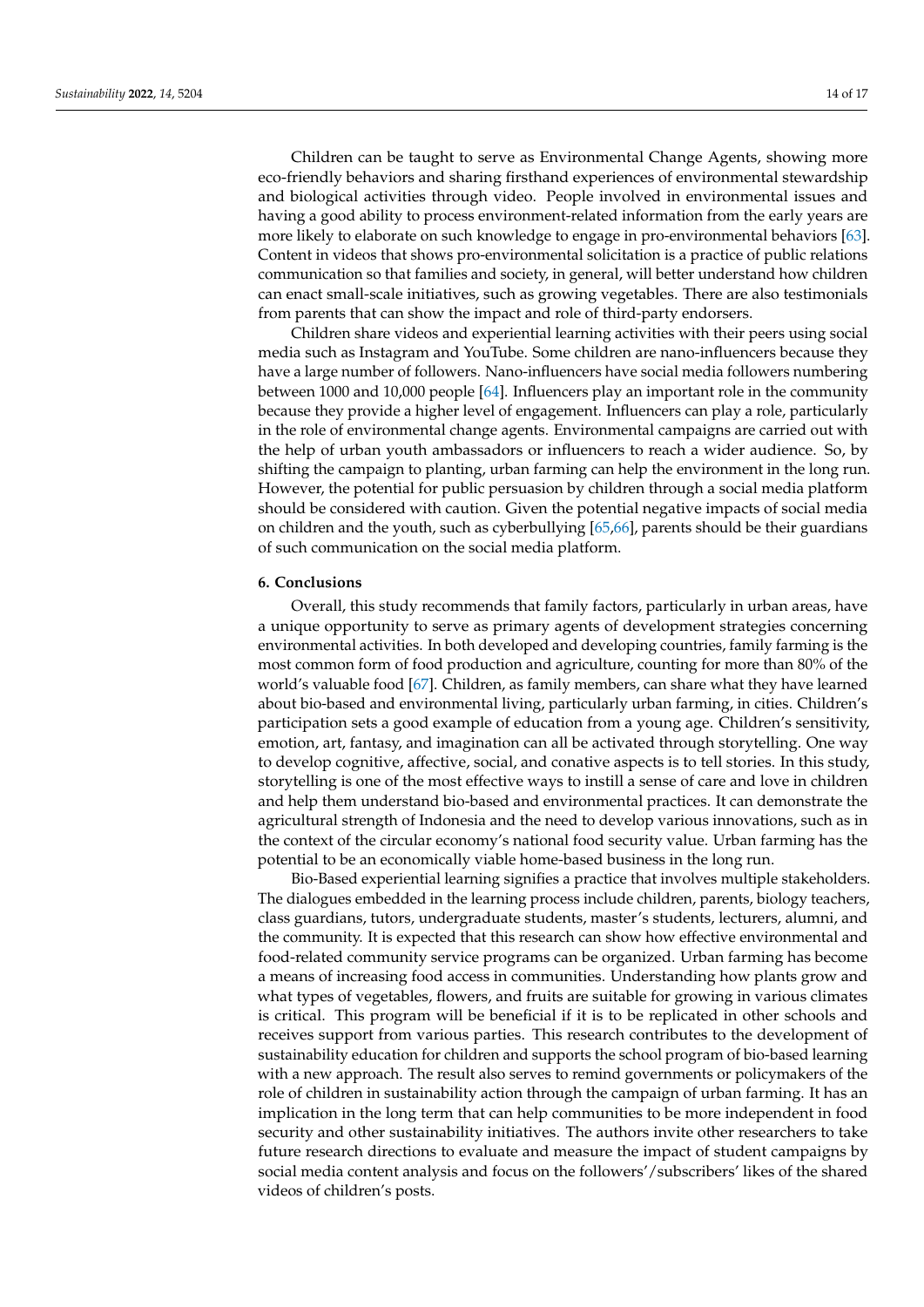# **7. Limitation**

Several limitations of the study need to be addressed. First, the workshop's setting was virtual, limiting the researchers in capturing non-verbal communication. Nevertheless, face-to-face interactions were also conducted through the role of a facilitator who was experienced in conducting storytelling with children. Second, the study subjects were gathered by having the teacher select one representative (or a maximum of two student representatives) from each class. The researchers did not control the selection process.

**Author Contributions:** All authors contributed to this paper, with N.N.A. taking the supervision and writing the original draft; M.F. designing the framework and research, conceptualization, and validation; A.P.P. reviewing and checking the content and editing the final version of the manuscript; P.A. conducting the qualitative data analysis and writing the qualitative results; and A.N.A.P. conducting the survey, presenting the literature review, and conducting the quantitative data analysis. All authors contributed extensively to this work, including the interpretation of the data and the writing and revision of the manuscript. All authors have read and agreed to the published version of the manuscript.

**Funding:** This research is sponsored by the School of Business and Management, Institut Teknologi Bandung (SBM ITB), under the PPMI research grant 2021.

**Informed Consent Statement:** Not applicable.

**Data Availability Statement:** Not applicable.

**Conflicts of Interest:** The authors declare no potential conflict of interest with respect to the research, authorship, and/or publication of this article.

## **References**

- <span id="page-14-0"></span>1. Godfrey, D.M.; Feng, P. Communicating sustainability: Student perceptions of a behavior change campaign. *Int. J. Sustain. High. Educ.* **2017**, *18*, 2–22. [\[CrossRef\]](http://doi.org/10.1108/IJSHE-01-2015-0009)
- <span id="page-14-1"></span>2. Doyle, J. Creative Communication Approaches to Youth Climate Engagement: Using Speculative Fiction and Participatory Play to Facilitate Young People's Multidimensional Engagement with Climate Change. *Int. J. Commun.* **2020**, *14*, 2749–2772.
- <span id="page-14-2"></span>3. Weder, F.; Voci, D. From Ignorance to Resonance: Analysis of the Transformative Potential of Dissensus and Agonistic Deliberation in Sustainability Communication. *Int. J. Commun.* **2021**, *15*, 163–186.
- <span id="page-14-3"></span>4. Murphy, K. The social pillar of sustainable development: A literature review and framework for policy analysis. *Sustain. Sci. Pract. Policy* **2012**, *8*, 15–29. [\[CrossRef\]](http://doi.org/10.1080/15487733.2012.11908081)
- <span id="page-14-4"></span>5. Genç, R. The Importance of Communication in Sustainability & Sustainable Strategies. *Procedia Manuf.* **2017**, *8*, 511–516.
- <span id="page-14-5"></span>6. Dahlstrom, M.F. Using narratives and storytelling to communicate science with nonexpert audiences. *Proc. Natl. Acad. Sci. USA* **2014**, *111* (Suppl. S4), 13614–13620. [\[CrossRef\]](http://doi.org/10.1073/pnas.1320645111)
- <span id="page-14-6"></span>7. Brian, R.K. The Brundtland Report: 'Our Common Future'. *Med. War* **1998**, *4*, 17–25.
- <span id="page-14-7"></span>8. Sueldo, M. The impact of integrated organizational communication on organizational sustainability. *Organ. Manag. Syst. Res.* **2016**, *75*, 121–140. [\[CrossRef\]](http://doi.org/10.7220/MOSR.2335.8750.2016.75.9)
- <span id="page-14-8"></span>9. Alizadeh, A. The Drivers and Barriers of Corporate Social Responsibility: A Comparison of the MENA Region and Western Countries. *Sustainability* **2022**, *14*, 909. [\[CrossRef\]](http://doi.org/10.3390/su14020909)
- <span id="page-14-9"></span>10. Colleoni, E.; Romenti, S.; Valentini, C.; Badham, M.; Choi, S.I.; Kim, S.; Jin, Y. Does Culture Matter? Measuring Cross-Country Perceptions of CSR Communication Campaigns about COVID-19. *Sustainability* **2022**, *14*, 889. [\[CrossRef\]](http://doi.org/10.3390/su14020889)
- <span id="page-14-10"></span>11. Kauffman, R.J.; Riggins, F.J. Information and communication technology and the sustainability of microfinance. *Electron. Commer. Res. Appl.* **2012**, *11*, 450–468. [\[CrossRef\]](http://doi.org/10.1016/j.elerap.2012.03.001)
- <span id="page-14-11"></span>12. Bosticco, C.; Thompson, T. The Role of Communication and Story Telling in the Family Grieving System. *J. Family Comm.* **2005**, *5*, 255–278. [\[CrossRef\]](http://doi.org/10.1207/s15327698jfc0504_2)
- <span id="page-14-12"></span>13. The World Bank. The World Bank in Indonesia, USA. Available online: [https://www.worldbank.org/en/country/indonesia/](https://www.worldbank.org/en/country/indonesia/overview#1) [overview#1](https://www.worldbank.org/en/country/indonesia/overview#1) (accessed on 17 July 2021).
- <span id="page-14-13"></span>14. Statistics Indonesia. Statistik Lingkungan Hidup Indonesia, Indonesia. 2018. Available online: [https://www.bps.go.id/](https://www.bps.go.id/publication/2018/12/07/statistik-lingkungan-hidup-indonesia-2018) [publication/2018/12/07/statistik-lingkungan-hidup-indonesia-2018](https://www.bps.go.id/publication/2018/12/07/statistik-lingkungan-hidup-indonesia-2018) (accessed on 21 June 2021).
- <span id="page-14-14"></span>15. Zaman, A.; Lehmann, S. Urban Growth and Waste Management Optimization towards 'Zero Waste City'. *City Cult. Soc.* **2011**, *2*, 177–187. [\[CrossRef\]](http://doi.org/10.1016/j.ccs.2011.11.007)
- <span id="page-14-15"></span>16. Khalil, M.; Berawi, M.A.; Heryanto, R.; Rizalie, A. Waste to energy technology: The potential of sustainable biogas production from animal waste in Indonesia. *Renew. Sustain. Energy Rev.* **2019**, *105*, 323–331. [\[CrossRef\]](http://doi.org/10.1016/j.rser.2019.02.011)
- <span id="page-14-16"></span>17. Bandung City Environment, Rencana Strategis Badan Pengelola Lingkungan Hidup Kota Bandung Tahun 2013–2018, Indonesia. Available online: <https://ppid.bandung.go.id> (accessed on 18 June 2021).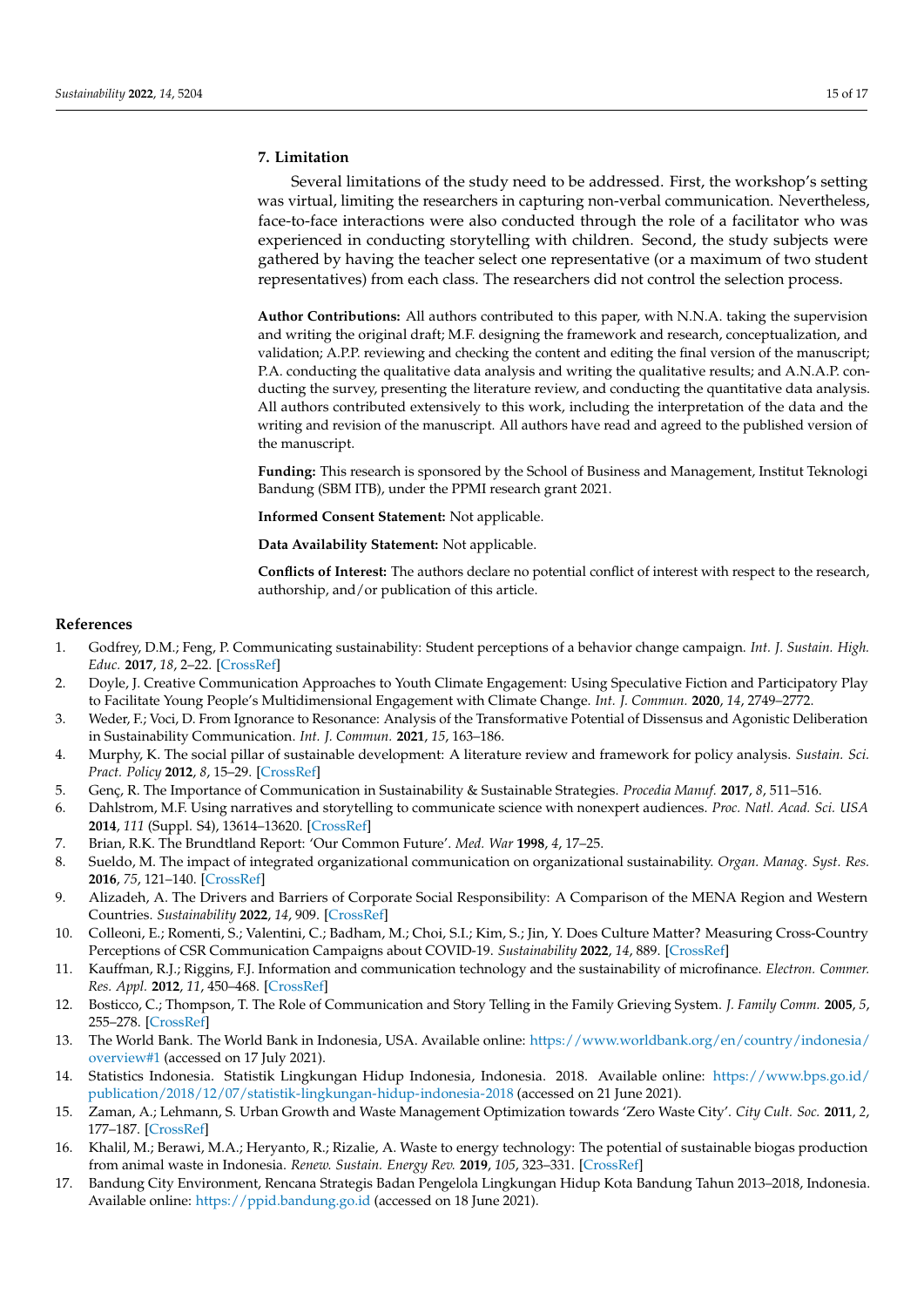- <span id="page-15-0"></span>18. Stenmarck, Å.; Jensen, C.; Quested, T.; Moates, G.; Buksti, M.; Cseh, B.; Juul, S.; Parry, A.; Politano, A.; Redlingshofer, B.; et al. Estimates of European Food Waste Levels. Reducing Food Waste through Social Innovation. 2018. Available online: [https:](https://www.eu-fusions.org/phocadownload/Publications/Estimates%20of%20European%20food%20waste%20levels.pdf) [//www.eu-fusions.org/phocadownload/Publications/Estimates%20of%20European%20food%20waste%20levels.pdf](https://www.eu-fusions.org/phocadownload/Publications/Estimates%20of%20European%20food%20waste%20levels.pdf) (accessed on 21 August 2021).
- <span id="page-15-1"></span>19. Hallsmith, G. *The Key to Sustainable Cities: Meeting Human Needs, Transforming Communities*, 1st ed.; New Society Publishers: Gabriola Island, BC, Canada, 2003.
- <span id="page-15-2"></span>20. Smol, M.; Kulczycka, J.; Avdiushchenko, A. Circular economy indicators in relation to eco-innovation in European regions. *Clean Technol. Environ. Policy* **2007**, *19*, 669–678. [\[CrossRef\]](http://doi.org/10.1007/s10098-016-1323-8)
- <span id="page-15-3"></span>21. Prieto-Sandoval, V.; Jaca, C.; Ormazabal, M. Towards a consensus on the circular economy. *J. Clean. Prod.* **2018**, *179*, 605–615. [\[CrossRef\]](http://doi.org/10.1016/j.jclepro.2017.12.224)
- <span id="page-15-4"></span>22. Hadzigeorgiou, Y.; Schulz, R.M. What Really Makes Secondary School Students "Want" to Study Physics? *Educ. Sci.* **2017**, *7*, 84. [\[CrossRef\]](http://doi.org/10.3390/educsci7040084)
- <span id="page-15-5"></span>23. Sehnem, S.; Pandolfi, A.; Gomes, C. Is sustainability a driver of the circular economy? *Soc. Responsib. J.* **2019**, *16*, 329–347. [\[CrossRef\]](http://doi.org/10.1108/SRJ-06-2018-0146)
- <span id="page-15-6"></span>24. Kopnina, H. Circular economy and Cradle to Cradle in educational practice. *J. Integr. Environ. Sci.* **2018**, *15*, 119–134. [\[CrossRef\]](http://doi.org/10.1080/1943815X.2018.1471724)
- <span id="page-15-7"></span>25. Walter, A.; Klammsteiner, T.; Gassner, M.; Heussler, C.D.; Kapelari, S.; Schermer, M.; Insam, H. Black Soldier Fly School Workshops as Means to Promote Circular Economy and Environmental Awareness. *Sustainability* **2020**, *12*, 9574. [\[CrossRef\]](http://doi.org/10.3390/su12229574)
- <span id="page-15-8"></span>26. Mendoza, J.M.F.; Gallego-Schmid, A.; Azapagic, A. Building a business case for implementation of a circular economy in higher education institutions. *J. Clean. Prod.* **2019**, *220*, 553–567. [\[CrossRef\]](http://doi.org/10.1016/j.jclepro.2019.02.045)
- <span id="page-15-9"></span>27. Alarcón, J.; Palma, M.; Navarrete, L.; Hernández, G.; Llorens, A. Educating on circular economy and DIY materials: How to introduce these concepts in primary school students? In Proceedings of the 11th International Conference on Education and New Learning Technologies, Palma, Spain, 1–3 July 2019; pp. 10083–10088.
- <span id="page-15-10"></span>28. Edwards, J.R. Reconsidering Theoretical Progress in Organizational and Management Research. *Organ. Res. Methods* **2010**, *13*, 615–619. [\[CrossRef\]](http://doi.org/10.1177/1094428110380468)
- 29. Campbell, N.A.; Reece, J.; Urry, L.; Cain, M.; Wasserman, S.; Minorsky, P.; Jackson, R. *Campbell Biologie*, 2nd ed.; Pearson: Boston, MA, USA, 2016.
- <span id="page-15-11"></span>30. Chawla, L. Benefits of Nature Contact for Children. *J. Plan. Lit.* **2015**, *30*, 433–452. [\[CrossRef\]](http://doi.org/10.1177/0885412215595441)
- <span id="page-15-12"></span>31. Louv, R.; Fitzpatrick, J.W.; Wells, N.M.; Lekies, K.S. Children and Nature. In *Citizen Science*, 1st ed.; Cornell University Press: New York, NY, USA, 2012.
- <span id="page-15-13"></span>32. Reid, A.; Jensen, B.B.; Nikel, J.; Simovska, V. *Participation and Learning: Perspectives on Education and the Environment, Health and Sustainability*, 1st ed.; Springer: New York, NY, USA, 2008.
- <span id="page-15-14"></span>33. De Vreede, C.; Warner, A.; Pitter, R. Facilitating youth to take sustainability actions: The potential of peer education. *J. Environ. Educ.* **2014**, *45*, 37–56. [\[CrossRef\]](http://doi.org/10.1080/00958964.2013.805710)
- <span id="page-15-15"></span>34. Leicht, A.; Alexander, H.; Julia; Won, J.B. *Issues and Trend in Education for Sustainable Development*; UNESCO Publishing United Nations Educational, Scientific and Cultural Organization: Paris, France; Available online: [https://unesdoc.unesco.org/ark:](https://unesdoc.unesco.org/ark:/48223/pf0000261445) [/48223/pf0000261445](https://unesdoc.unesco.org/ark:/48223/pf0000261445) (accessed on 20 June 2021).
- <span id="page-15-16"></span>35. United Nations General Assembly. *Report of the World Commission on Environment and Development: Our Common Future*; United Nations General Assembly, Development and International Co-operation, Environment: Oslo, Norway, 1987.
- <span id="page-15-17"></span>36. Carroll, P.; Witten, K.; Stewart, C. Children are citizens too: Consulting with children on the redevelopment of a central city square in Auckland, Aotearoa/New Zealand. *Built Environ.* **2017**, *43*, 272–289. [\[CrossRef\]](http://doi.org/10.2148/benv.43.2.272)
- <span id="page-15-18"></span>37. Engdahl, I. Early Childhood Education for Sustainability: The OMEP World Project. *Int. J. Early Child.* **2015**, *47*, 347–366. [\[CrossRef\]](http://doi.org/10.1007/s13158-015-0149-6)
- <span id="page-15-19"></span>38. Thomas, N.; O'Kane, C. The ethics of participatory research with children. *Child. Soc.* **1998**, *12*, 336–348. [\[CrossRef\]](http://doi.org/10.1111/j.1099-0860.1998.tb00090.x)
- <span id="page-15-20"></span>39. Lavalette, M.; Cunningham, S. The Sociology of Childhood. In *Children, Welfare and the State*, 1st ed.; SAGE Publications: Thousand Oaks, CA, USA, 2004.
- <span id="page-15-21"></span>40. Braund, M.; Reiss, M. The 'Great Divide': How the Arts Contribute to Science and Science Education. *Can. J. Sci. Math. Technol. Educ.* **2019**, *19*, 219–236. [\[CrossRef\]](http://doi.org/10.1007/s42330-019-00057-7)
- <span id="page-15-22"></span>41. Tanner, C.; Kast, S.W. Promoting Sustainable Consumption: Determinants of Green Purchases by Swiss Consumers. *Psychol. Mark.* **2003**, *20*, 883–903. [\[CrossRef\]](http://doi.org/10.1002/mar.10101)
- <span id="page-15-23"></span>42. Kang, S. Communicating sustainable development in the digital age: The relationship between citizens' storytelling and engagement intention. *Sustain. Dev.* **2019**, *27*, 337–348. [\[CrossRef\]](http://doi.org/10.1002/sd.1905)
- <span id="page-15-24"></span>43. Lowery, B.; Dagevos, J.; Chuenpagdee, R.; Vodden, K. Storytelling for sustainable development in rural communities: An alternative approach. *Sustain. Dev.* **2020**, *28*, 1813–1826. [\[CrossRef\]](http://doi.org/10.1002/sd.2124)
- <span id="page-15-25"></span>44. Jones, P.; Comfort, D. Storytelling and sustainability reporting: A case study of the tourism and hospitality industry. *Int. J. Manag. Cases* **2018**, *20*, 44–58.
- <span id="page-15-26"></span>45. Jones, P.; Comfort, D. Storytelling and Sustainability Reporting: An Exploratory Study of Leading US Retailers. *Athens J. Bus. Econ.* **2018**, *4*, 147–162. [\[CrossRef\]](http://doi.org/10.30958/ajbe.4.2.2)
- <span id="page-15-27"></span>46. Ryan, M.L. The Interactive Onion: Layers of User Participation in Digital Narrative Texts. In *New Narratives: Stories and Storytelling in the Digital Age*, 1st ed.; University of Nebraska: Nebraska, NE, USA, 2011.